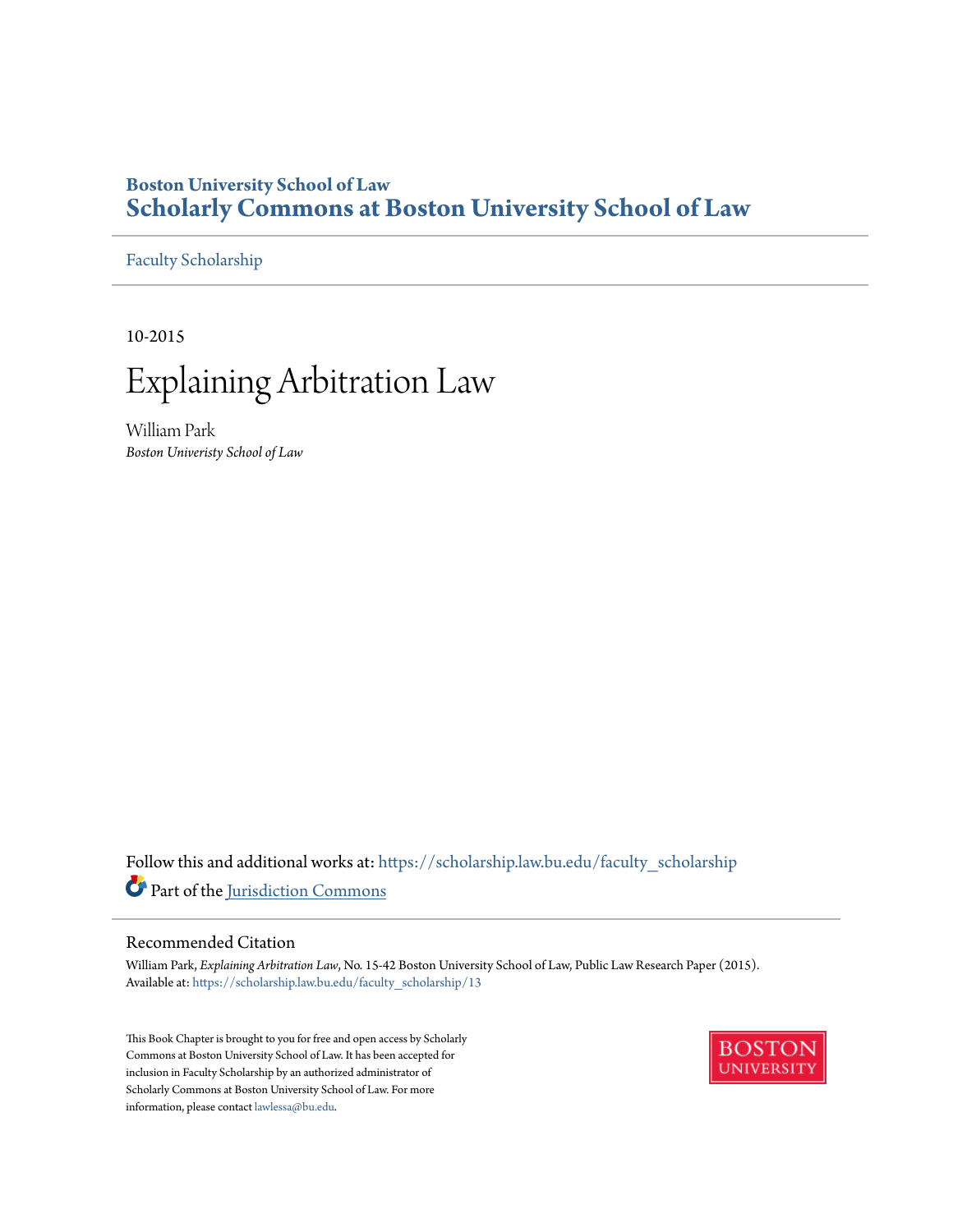

# **EXPLAINING ARBITRATION LAW**

*Defining Issues in International Arbitration: Celebrating 100 Years of the Chartered Institute of Arbitrators*, forthcoming 2015

> Boston University School of Law Public Law & Legal Theory Paper No. 15-42

> > William W. Park Boston University School of Law

This paper can be downloaded without charge at:

<http://www.bu.edu/law/faculty/scholarship/workingpapers/2015.html>

Electronic copy available at: http://ssrn.com/abstract=2675268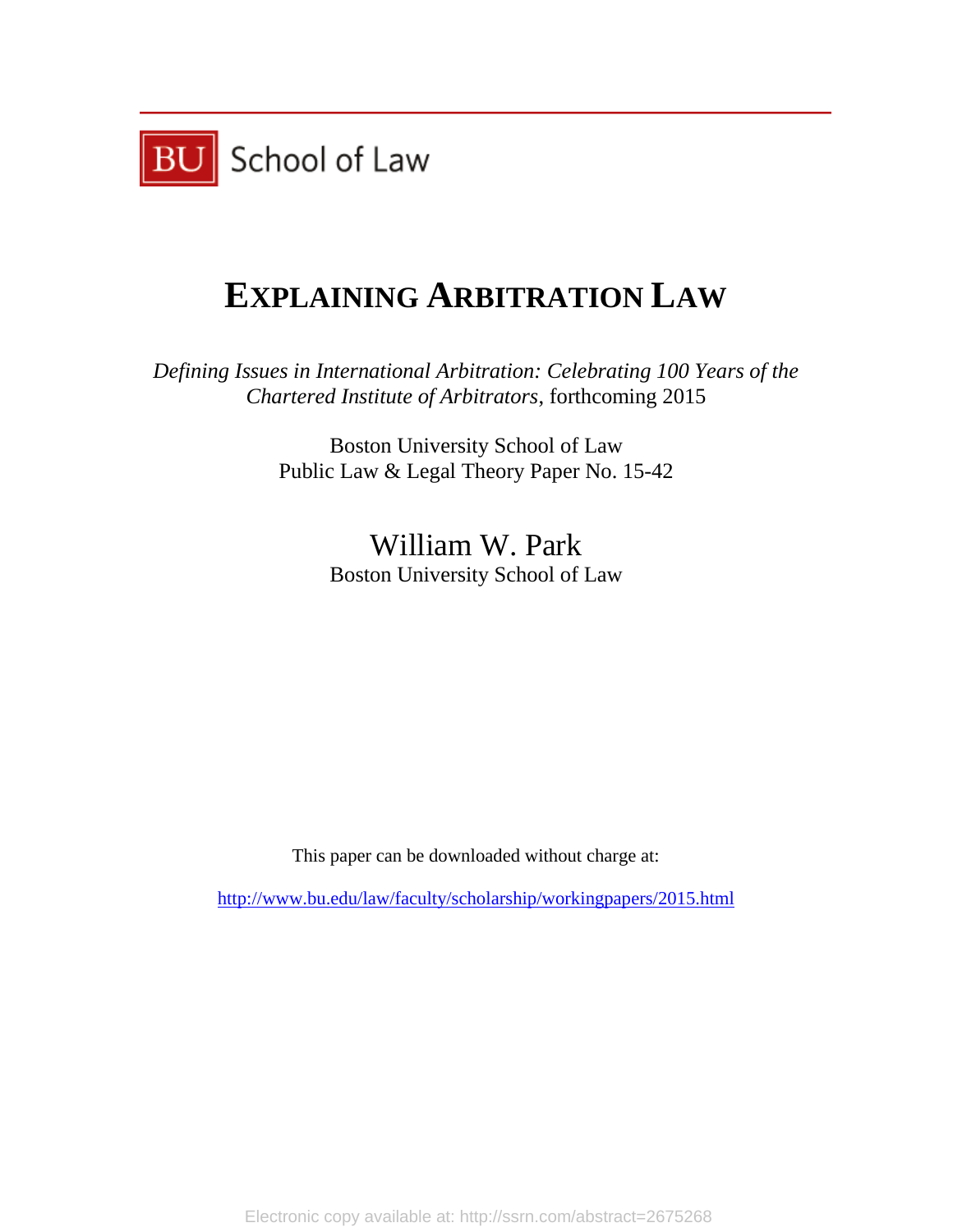*Explaining Arbitration Law*, forthcoming in *Defining Issues in International Arbitration: Celebrating 100 Years of the Chartered Institute of Arbitrators* (Chartered Institute of Arbitrators: Centennial Liber Amicorum 2015)

## **Chapter 1**

## EXPLAINING ARBITRATION LAW

## William W. Park<sup>\*</sup>

#### **A. Introduction**

#### **(a) A framework for avoiding courts**

1.01 Most fields of law provide guidance on how courts decide cases. In contrast, arbitration law tells judges when not to decide disputes, in deference to private decision-makers selected by the litigants. Agreements to avoid courts implicate an intricate interaction of treaties, statutes and cases, which layer themselves like a Russian nested doll, with one carved figure opening to more diminutive figurines. Unlike a *matryoshka*, however, arbitration law often reveals exceptions as capacious as the rule from which they derogate.<sup>[1](#page-2-1)</sup>

#### **(b) Regretted decisions**

<span id="page-2-1"></span><span id="page-2-0"></span>1

- 1.02 People can change their minds, or differ in understanding what was agreed. If one side regrets a decision to arbitrate, or the parties diverge about what the arbitration clause covers, courts may be asked to assist in implementing the arbitration agreement or resulting award.
- 1.03 At such moments, arbitration law normally includes two limbs: first, to hold parties to their bargains to arbitrate; second, to monitor the basic integrity of the arbitral process, so the case will be heard by a fair tribunal that listens before deciding, stays within its mission,

<sup>∗</sup> Adapted from *The Role of Law in Arbitration*, forthcoming 2016 with OUP. Copyright © 2015 William W. Park.

<sup>&</sup>lt;sup>1</sup> In a similar metaphor from the epic novel *Moby Dick*, the narrator explains his mental detours: 'Out of the trunk, the branches grow; out of them, the twigs. So in productive subjects grow the chapters'. Herman Melville, 'The Crotch' in *Moby Dick* (1851) ch 63, examining the organisation of whaling boats.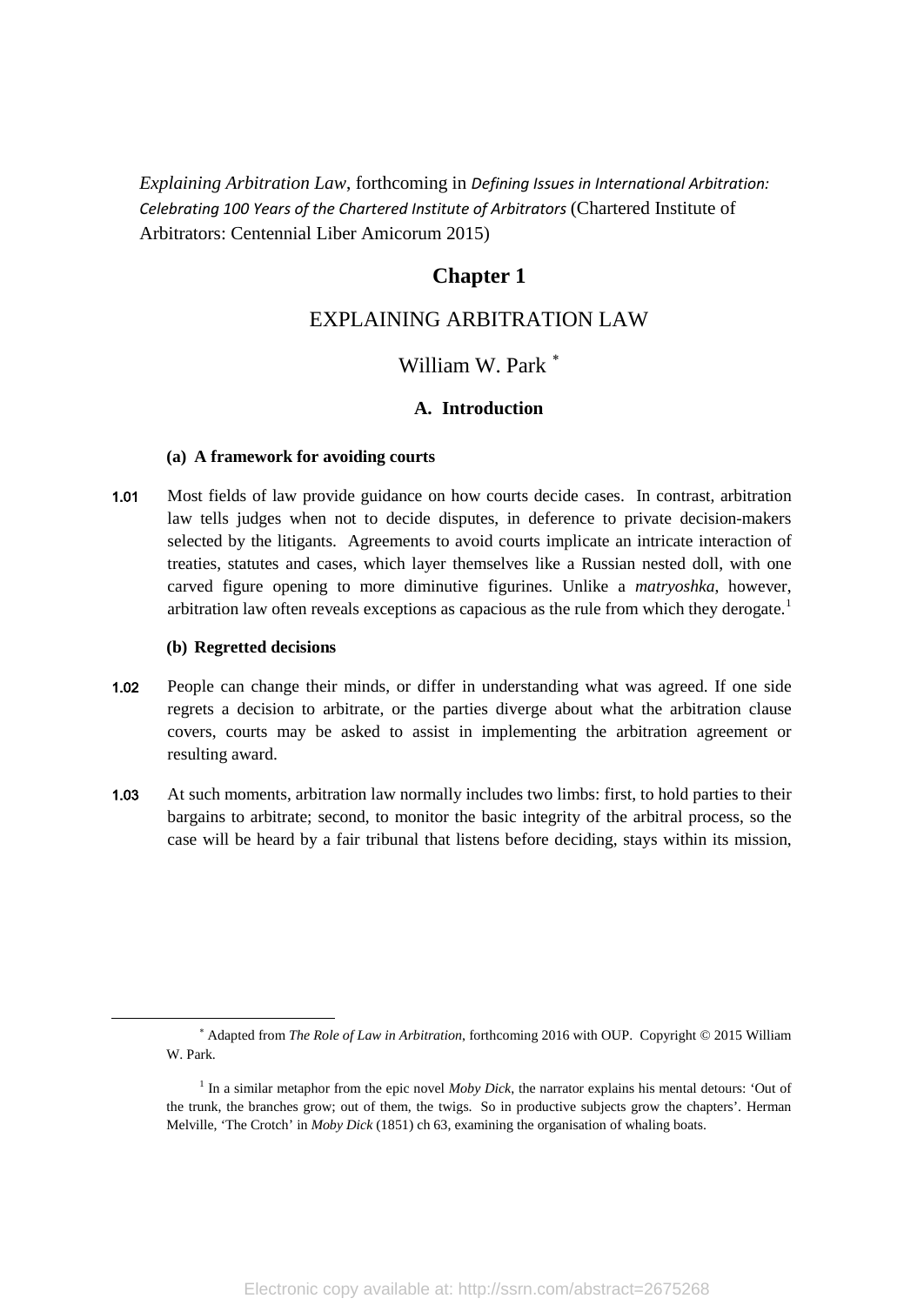and respects the limits of relevant public policy. As we shall see, in applying these principles, the devil lurks in the details of each award, ruling or contract.<sup>[2](#page-3-0)</sup>

- 1.04 Arbitration can exist without law, of course. Arbitration involves a dispute resolution process intended as binding by the parties themselves. Nothing stops merchants from making a deal to arbitrate even absent a legal mechanism to enforce the bargain. How courts address the arbitral process remains a question separate from the nature of the process itself, although the matters have understandably been joined, mingled and blended, even by the best of minds.<sup>[3](#page-3-1)</sup>
- 1.05 For relatively homogenous communities, the sanction for breach of an arbitration agreement might lie in social pressures such as shunning or refusal to do business.<sup>[4](#page-3-2)</sup> In a heterogeneous world, however, shame may not work. Moreover, even close-knit groups often seek judicial assistance in resolving property disputes.<sup>[5](#page-3-3)</sup> Courts intervene in faithbased arbitration for Jewish, $6$  Muslim, $7$  and Christian $8$  communities.

<span id="page-3-5"></span><span id="page-3-0"></span>1

<span id="page-3-6"></span><span id="page-3-1"></span><sup>3</sup> See Wesley A Sturges, 'Arbitration – What is it?' (1960) 35 NYU L Rev 1031, 1041-45, characterising arbitration as a 'litigation substitute' so as to trigger Sunday hearing limitations.

<span id="page-3-2"></span><sup>4</sup> See Daniel Markovits, ['Arbitration's Arbitrage: Social Solidarity at the Nexus of Adjudication and](http://digitalcommons.law.yale.edu/cgi/viewcontent.cgi?article=1424&context=fss_papers)  [Contract'](http://digitalcommons.law.yale.edu/cgi/viewcontent.cgi?article=1424&context=fss_papers) (2010) 59 DePaul L Rev 431; Lisa Bernstein, 'Opting Out of The Legal System' (1992) 21 J Leg Stud 115; Jerold S Auerbach, *Justice without the Law?* (OUP 1983). See also Jan Paulsson, *The Idea of Arbitration* (OUP 2013) 1, speaking of 'binding resolution of disputes accepted with serenity by those who bear its consequences because of their special trust in chosen decision-makers'. For accounts of arbitration before any comprehensive legal framework on the matter see Bruce Mann, *Neighbors and Strangers: Law and Community in Early Connecticut* (University of North Carolina Press 1987) and William W Park, 'The Cohasset Marshlands Arbitration' (Autumn 2014) ICCA Newsletter.

<span id="page-3-3"></span><sup>5</sup> In *Baker v Fales*, 16 Mass 488 (1820), the court set a framework for resolution of property disputes between Unitarian and Trinitarian elements in Massachusetts churches. For a more modern illustration, see *Serbian Orthodox Diocese v Milivojevich*, 426 US 696 (1976).

<span id="page-3-4"></span><sup>6</sup> See *Soleimany v Soleimany* [1998] EWCA Civ 285, [1999] QB 785. In a dispute between father and son arising from their carpet smuggling business, the English judiciary refused to enforce an award made by a Jewish court, or *Beth Din,* which violated public policy by reason of export control violations. See also *Avitzur v Avitzur*, 58 NY 2d 108 (1983), where a pre-nuptial agreement (*Ketubah*) contained provisions interpreted as analogous to an arbitration agreement, allowing the court to compel arbitration when the husband refused to grant a certificate (*get*) allowing his wife to remarry in the Jewish faith.

<sup>&</sup>lt;sup>2</sup> Identifying matters decided by arbitrators rather than courts remains distinct from articulating how arbitrators differ from judges in applying law in contract construction. The questions intersect in that legislators may be less inclined to enact arbitration-friendly legal regimes if they perceive arbitrators as prone to disregard law. Notwithstanding the oft-evoked image of 'split-the-baby' arbitrators, arbitrators in international matters may care more than judges about strict legal analysis. Particularly in the commercial realm, as creatures of contract arbitrators show special concern for party expectations evidenced by choice-of-law clauses, and will be less likely than judges to see their roles as advancing social or national policies. See William W Park, 'The Predictability Paradox: Arbitrators and Applicable Law' in Fabio Bortolotti and Pierre Mayer (eds), *The Application of Substantive Law by International Arbitrators* (Dossiers XI of the ICC Institute of World Business Law, 2014). For a discussion of arbitrator motivations, see Thomas Schultz and Robert Kovacs, 'The Law is What the Arbitrator Ate for Breakfast' in Julio César Betancourt (ed), *Defining Issues in International Arbitration: Celebrating 100 Years of the Chartered Institute of Arbitrators* (OUP 2016).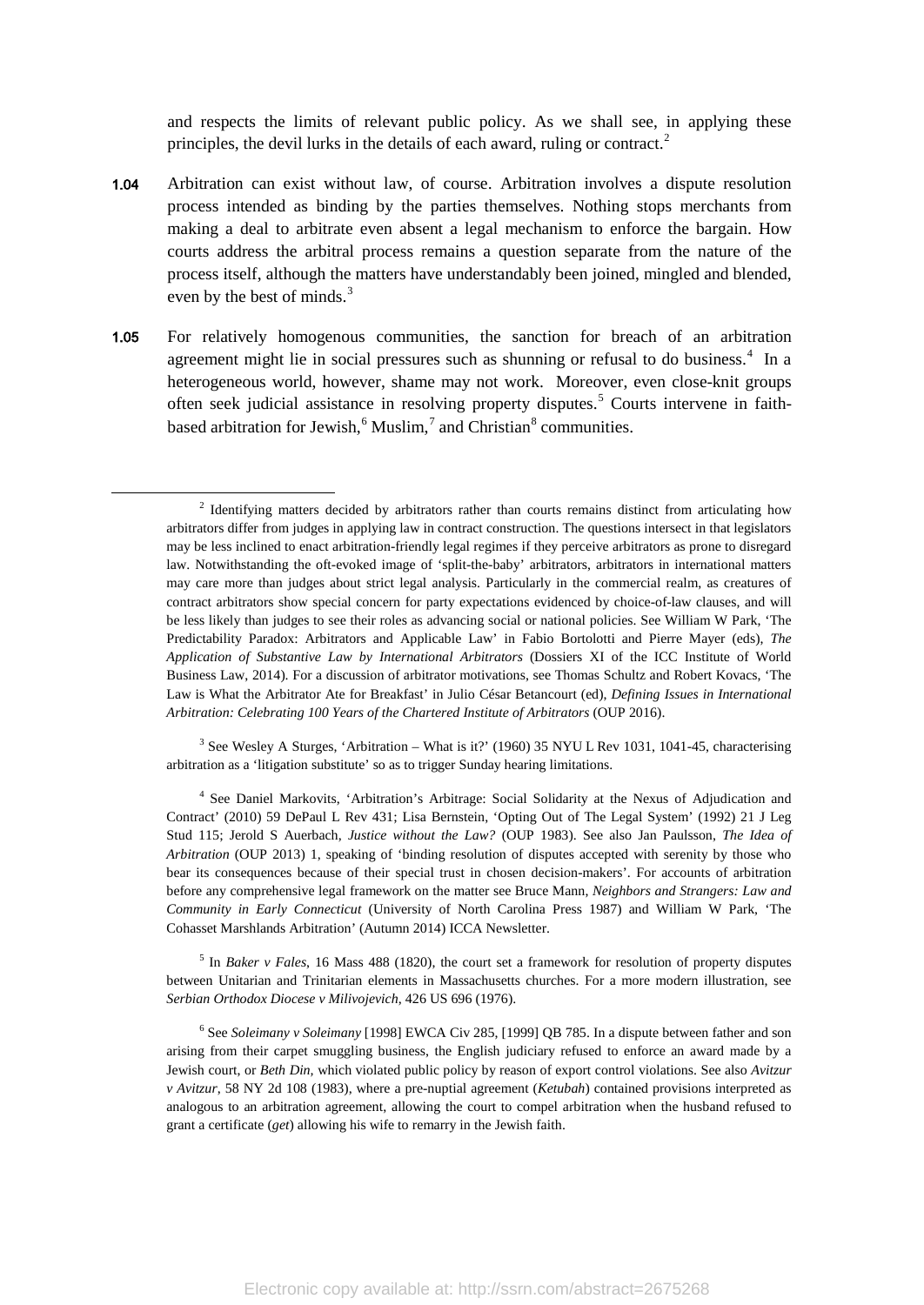- 1.06 When one side ignores an asserted duty to arbitrate, judicial action may be sought to compel arbitration, to stay litigation, or to enforce awards against a loser's assets. In such instances, questions arise about what the parties agreed and whether proceedings went according to their expectations.<sup>[9](#page-4-0)</sup>
- 1.07 Although contract principles provide a starting point for analysis, any suggestion that arbitration remains 'just' a matter of contract would seem excessive. Arbitration agreements pave the way for something unpredictable. Third parties called arbitrators strangers to the agreement—make an award which replaces judicial decision-making. States giving effect to the process will want to monitor its legitimacy, to ensure that losers received due process and the arbitrator respected jurisdictional limits conferred by the litigants. Moreover, recognition of foreign awards can raise delicate questions of deference towards courts of other jurisdictions that may have vacated or confirmed the arbitrator's decision.

#### 1.08 Arbitration statutes fill several functions.

1

1.09First, they send signals to curb judicial hostility towards perceived 'ouster' of judicial jurisdiction.<sup>[10](#page-4-1)</sup> Second, they enhance predictability in the pre-requisites for valid arbitration agreements and awards, $11$  without which practitioners would face a procedural morass much like the legal hodge-podge governing court selection and foreign judgments.<sup>[12](#page-4-3)</sup> Finally, an arbitration act provides intellectual hooks on which to hang doctrines useful in

<sup>8</sup> *Spivey v Teen Challenge of Florida*, 122 So 3d 986 (Fla Dist Ct App 2013), involving a wrongful death action on behalf of a son who overdosed after treatment at a Christian rehabilitation program. The son had signed an agreement for arbitration and mediation providing prayer at beginning of the hearings. The court enforced the clause, rejecting arguments that it violated a right to free exercise of religion.

<sup>9</sup> See Alan Scott Rau, 'Arbitral Jurisdiction and the Dimensions of "Consent"' (2008) 24 Arb Int'l 199.

<span id="page-4-1"></span><span id="page-4-0"></span><sup>10</sup> In an early case involving an attempt at contractual circumvention of supervisory jurisdiction by the English courts, Scrutton J declared: 'There must be no Alsatia in England where the King's writ does not run'. *Czarnikow v Roth, Schmidt & Co* [1922] 2 KB 478, 488. Alsatia referred to a part of London near Fleet Street that had once been a sanctuary for criminals.

<span id="page-4-2"></span> $11$  For a most thoughtful excursion into how the text of a statute affects decisions on arbitration, see the concurrence by Thomas J in *AT&T Mobility LLC v Concepcion*, 131 S Ct 1740, 1753 (2011), addressing the interaction of ss 2 and 4 in the FAA.

<span id="page-4-3"></span><sup>12</sup> Although the New York Convention now gives international currency to arbitration awards in 156 countries, the Hague Choice of Court Convention 2005 gives similar effect to decisions of national courts. See New York Convention, Art III. See also *M/S Bremen v Zapata Off-Shore Co,* 407 US 1, 9-12 (US 1972), noting that court selection clauses 'have historically not been favored by American courts [and were often declined enforcement] on the ground that they were "contrary to public policy", or that their effect was to "oust the jurisdiction" of the court'.

<sup>7</sup> In *Jivraj v Hashwani* [2011] UKSC 40, [2011] 1 WLR 1872 two Muslim businessmen agreed that disputes arising from their hotel venture would be decided by Muslim arbitrators who were 'respected members of the Ismaili community'. When one appointed a non-Muslim arbitrator, the other sought to invalidate the appointment. Faced with an argument that the religious requirement violated anti-discrimination law, the UK Supreme Court upheld the clause on the basis that arbitrators are not the parties' employees.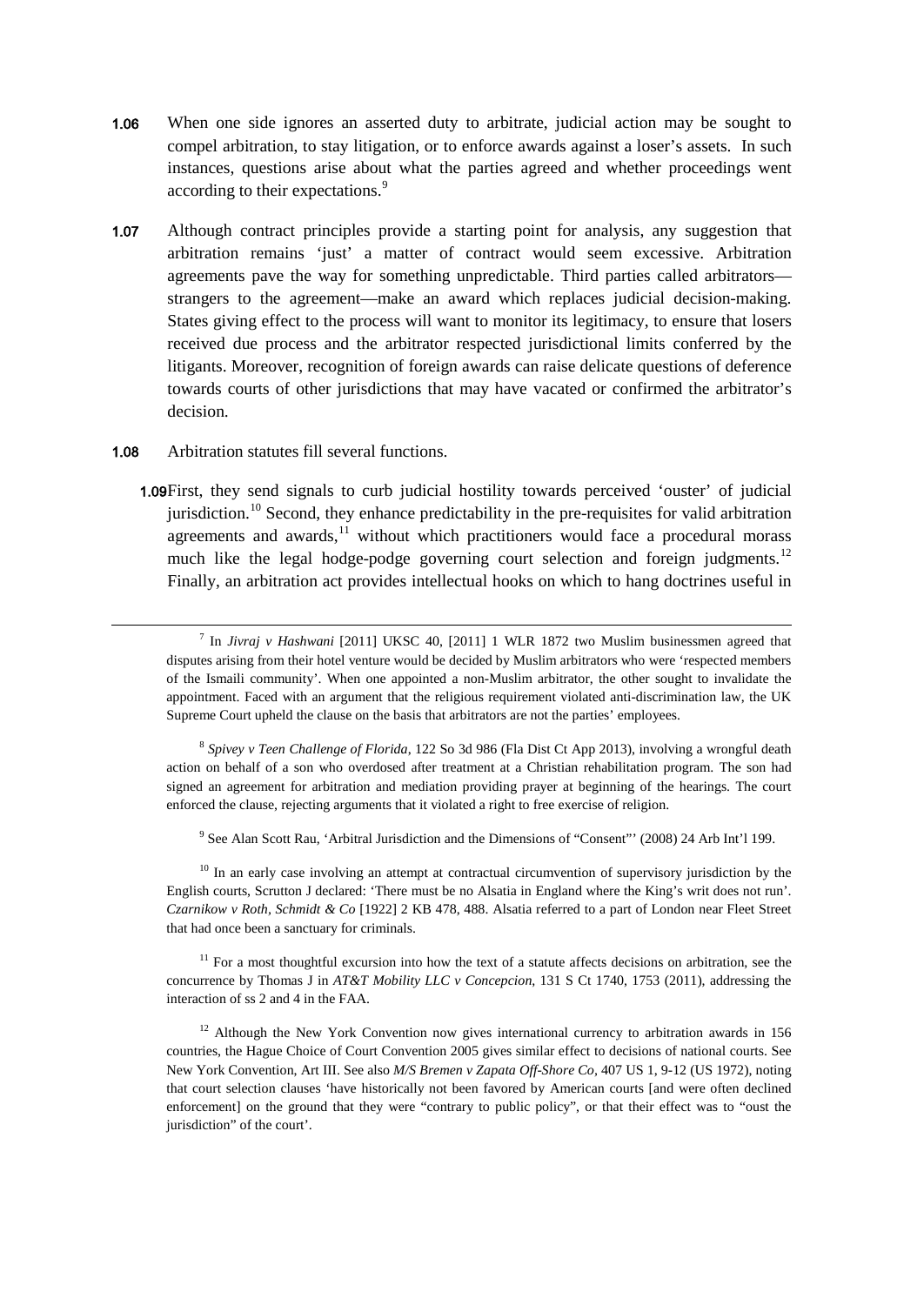addressing recurring problems. For example, the principle of 'separability' reduces prospects of arbitration being sabotaged by fraud allegations unrelated to the arbitration clause itself<sup>[13](#page-5-0)</sup>

1.10 Not all arbitration laws make arbitration easier than would be the case under general contract principles. Although oral contracts will often be enforced, arbitration law generally requires 'writing' of some sort, sometimes augmented by signature.<sup>[14](#page-5-1)</sup> The requirement makes sense. It is no small matter to forego the proverbial day in court. A legal system that enforces waiver of recourse to judges will want to be sure that both sides really mean it. Of course, once a valid agreement to arbitrate has been found to exist, an arbitration-friendly framework reduces wiggle room for escape.[15](#page-5-2)

#### **(c) Hard law and soft law**

- 1.11 Any attempt to explain the specific legal framework for arbitration requires at least a nod towards the question 'what is law' which by its vastness evokes the 'abandon all hope' warning at the door to Dante's 'Inferno'. The task implicates understanding not the law of gravity, the law of averages, or the law of God, but rather the authoritative dispute resolution process elaborated through state-sponsored instruments that inform both substantive conduct and the way cases get decided.<sup>[16](#page-5-3)</sup>
- 1.12 In arbitration, such authority will often be supplemented by the 'soft law' in guidelines of professional associations and the lore of practice, representing expectations of the commercial community. Particularly in cross-border disputes, such norms fill gaps in

<span id="page-5-0"></span><sup>&</sup>lt;sup>13</sup> Separability permits arbitrators to do their job notwithstanding invalidity of the larger contractual framework, with arbitration clause remaining autonomous from the principal agreement. See William W Park, *Arbitration of International Business Disputes* (2nd edn, OUP 2012) 231-95; Alan Scott Rau, 'Everything You Really Need to Know About "Separability" in Seventeen Simple Propositions' (2003) 14 Am Rev Int'l Arb 1; *Prima Paint Corp v Flood & Conklin Mfg Co*, 388 US 395 (1967). Some defects in the contractual framework do affect the arbitration clause, of course, as with forgery or duress. However, if a buyer alleges that a company did not have the assets represented by the seller, that dispute would raise exactly the type of question expected to be resolved under the acquisition agreement's arbitration clause, notwithstanding allegations of misrepresentations which might ultimately lead to invalidation of the transaction.

<span id="page-5-1"></span><sup>14</sup> See, eg, New York Convention, Art II. cf *Kahn Lucas Lancaster v Lark Int'l Ltd*, 186 F 3d 210 (2d Cir 1999) (signature needed for contract with arbitration clause) and *Sphere Drake Ins v Marine Towing*, 16 F 3d 666, 669 (5th Cir 1994) (no signature needed).

<span id="page-5-2"></span><sup>&</sup>lt;sup>15</sup> The notion of 'arbitration friendly' seems more apt than the oft-used term 'pro-arbitration' policy. The latter may be a misnomer, in that arbitration law relates to recognition of the parties' agreement, whatever that might be, rather than creating an obligation to arbitrate where none existed.

<span id="page-5-3"></span><sup>16</sup> Francophone jurists often distinguish between '*loi*' and '*droit*'. A tyrant's statute ('*loi*') might be law in the sense of an enactment, even if contrary to authoritative norms bearing deeper legitimacy ('*droit*'), not unlike American colonists once distinguished among laws and taxes imposed by Great Britain.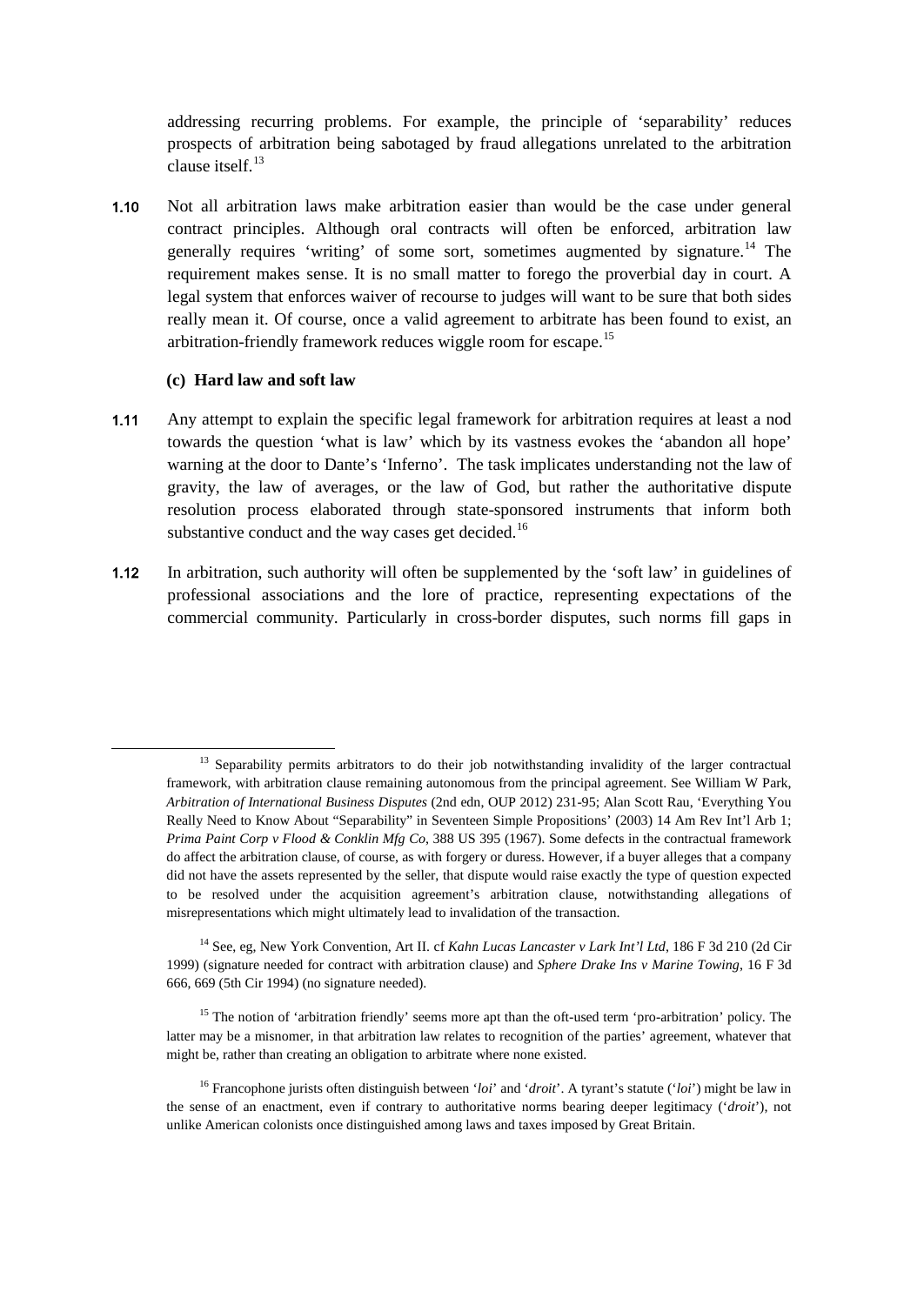national standards on evidence and ethics, addressing matters such as document production, witness testimony and conflicts of interest.[17](#page-6-0)

- 1.13 Not all scholars feel comfortable with a porous membrane between government and nongovernment authorities. To count as law, some would argue, a decision-making system should clearly bear essential features such as public accessibility, normative coherence, and steadiness over time.<sup>[18](#page-6-1)</sup>
- 1.14 In reply to this concern, one might suggest that most human artifacts, including notions of law, vary depending on context.
- 1.15 Tennis, squash, baseball, football and basketball all involve robust physical activity applied to balls. All are called games. Chess involves less physical force and no balls, yet still qualifies as a game. Likewise, the contours of arbitration's legal framework, particularly for international transactions, may be different from the silhouettes of fiscal or banking regulations.<sup>[19](#page-6-2)</sup>
- 1.16 General principles of arbitration law sometimes find simple application. Courts enforce arbitration agreements between sophisticated merchants covering the quality of grain, but decline to recognize awards procured by bribery or fraud. Although such clear-cut paradigms remain useful for analysis, they limp when applied to complex scenarios, where obvious answers remain elusive. In seeking equilibrium between enforcing bargains and monitoring fairness, arguments may be finely balanced concerning sensitive policies, illdefined arbitral missions, nuanced facts, or parties with unequal bargaining power.

<span id="page-6-0"></span><sup>17</sup> For an example of soft law adopted in national court decisions, see *Applied Industrial Materials Corp (AIMCOR) v Ovalar Makine Ticaret Ve Sanayi*, 492 F 3d 132 (2d Cir 2007). Vacating an award for the arbitrator's failure to investigate business contacts with one party's affiliate, the district court made reference to the IBA Guidelines on Conflicts of Interest as well as the AAA Code of Ethics for Arbitrators. See generally William W Park 'The Procedural Soft Law of International Arbitration' in Loukas Mistelis and Julian D M Lew (eds), *Pervasive Problems in International Arbitration* (Kluwer Law International 2006) 141. Sources of 'soft law' include not only the IBA and AAA pronouncements on ethics, but also guidelines from those bodies on evidence and information exchange, as well as UNIDROIT contract principles, and the LCIA Rules Annex on professional conduct.

<span id="page-6-1"></span><sup>18</sup> In particular, see Thomas Schultz, *Transnational Legality: Stateless Law and International Arbitration*  (OUP 2014) 18–19 and Thomas Schultz, 'The Concept of Law in Transnational Arbitral Legal Orders' (2011) 2 JIDS 59, taking aim at the 'École de Dijon' which during the last century introduced into arbitration notions such as 'transnational law' and *lex mercatoria*.

<span id="page-6-2"></span><sup>&</sup>lt;sup>19</sup> For a survey of law from a wider perspective, see Robert P George, 'What is Law? A Century of Arguments' (2001) First Things 23, taking as a springboard the 'bad man theory' of Oliver Wendell Holmes presented in a lecture at Boston University, arguing that the best characterisation of law would be prediction of what brings the sanction feared by a bad man. Oliver Wendell Holmes, Jr 'The Path of the Law' (1897) 10 Harv L Rev 457. For an exploration of divisions between domestic and international law, see Jack Goldsmith and Daryl Levinson, 'Law for States: International Law, Constitutional Law, Public Law' (2009) 122 Harv L Rev 1792.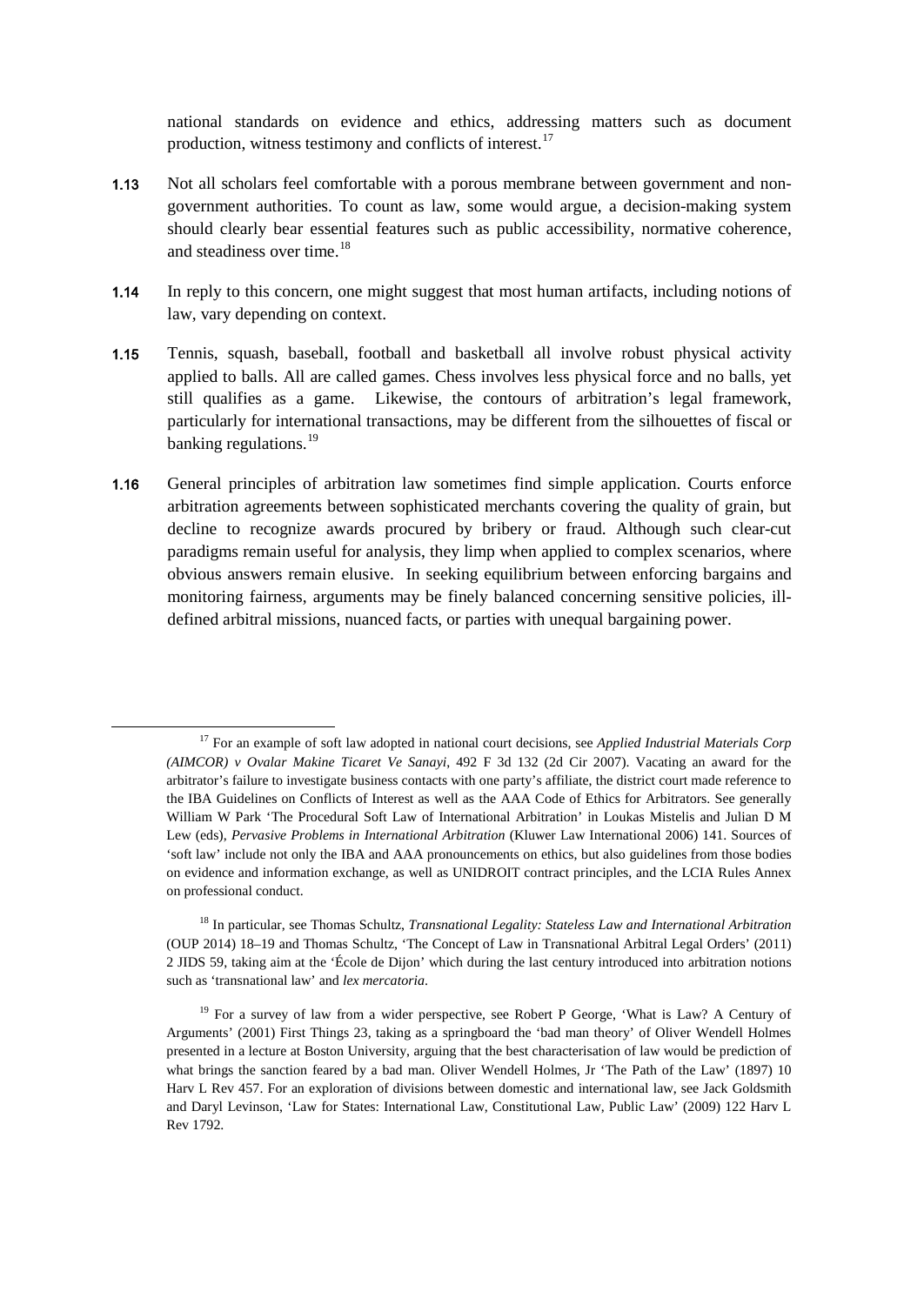#### **B. From General to Specific**

#### **(a) A New Zealand vignette**

- 1.17 A recent decision of the New Zealand Supreme Court illustrates how challenges to arbitration agreements can trigger rival goals, each of which might be extended but for the existence of others.<sup>[20](#page-7-0)</sup> After cancellation of an agreement for sale of farming and hotel assets, the disappointed party blamed its lawyers for mishandling the transaction. When the malpractice claims were arbitrated, both sides participated without complaint. The lawyers prevailed because of the client's inability to prove that attorney negligence caused the deal to fail. The losing side then moved to appeal, or alternatively to have the award set aside.
- 1.18 The arbitration agreement provided that the award might be challenged on 'questions of law and fact', a provision the court considered an impermissible expansion of relevant law. The New Zealand Arbitration Act permits appeal only for error of law, not mistake of fact.<sup>[21](#page-7-1)</sup> The valid and invalid provisions were deemed incapable of being severed, and the award was set aside. All bets were off, since the parties did not get what they expected, which for the loser included a chance to re-argue the facts of the case.<sup>[22](#page-7-2)</sup>
- 1.19 This New Zealand case raised questions similar to those in a leading American decision, but with different results. The US Supreme Court held that federal law precludes appeal on the merits of an arbitrator's determination, no matter what the parties agreed.<sup>[23](#page-7-3)</sup> In this respect, the American and New Zealand approaches converge. In the American case, however, the arbitrator's award was left standing, whereas the New Zealand award was annulled because valid and invalid elements of the agreement intertwined to thwart the parties' expectations.
- 1.20 The irony of the New Zealand decision will not escape thoughtful observers. Legislators sought to enhance arbitral finality by precluding appeal on questions of fact. In the end, however, the statute led to an award without consequences.

<span id="page-7-0"></span><sup>20</sup> *Carr v Gallaway Cook Allan* [2014] NZSC 75 (Sup Ct New Zealand 2014). See note by John Walton, 'The Supreme Court in *Carr v Gallaway Cook Allan*' (2014) NZLJ 244, calling the case 'a disappointing outcome, but an object lesson all the same.'

<span id="page-7-1"></span> $21$  For domestic arbitration, appeal is allowed absent an agreement otherwise, while for international arbitration the parties must opt into an appellate regime. In either case appeal is allowed for 'incorrect interpretation of the applicable law' but not on whether the arbitrators drew correct inferences from relevant facts. New Zealand Arbitration Act 1996, sch 2, Art 5(10).

<span id="page-7-2"></span><sup>22</sup> The New Zealand Supreme Court found that the parties' agreed scope of appeal went 'to the heart of their agreement' to submit the dispute to arbitration. *Carr* (n 20) [70] (McGrath J).

<span id="page-7-3"></span><sup>23</sup> *Hall Street Associates v Mattel, Inc*, 552 US 576 (2008). See also *Kyocera Corp v Prudential-Bache Trade Services*, 341 F 3d 987 (9th Cir 2003).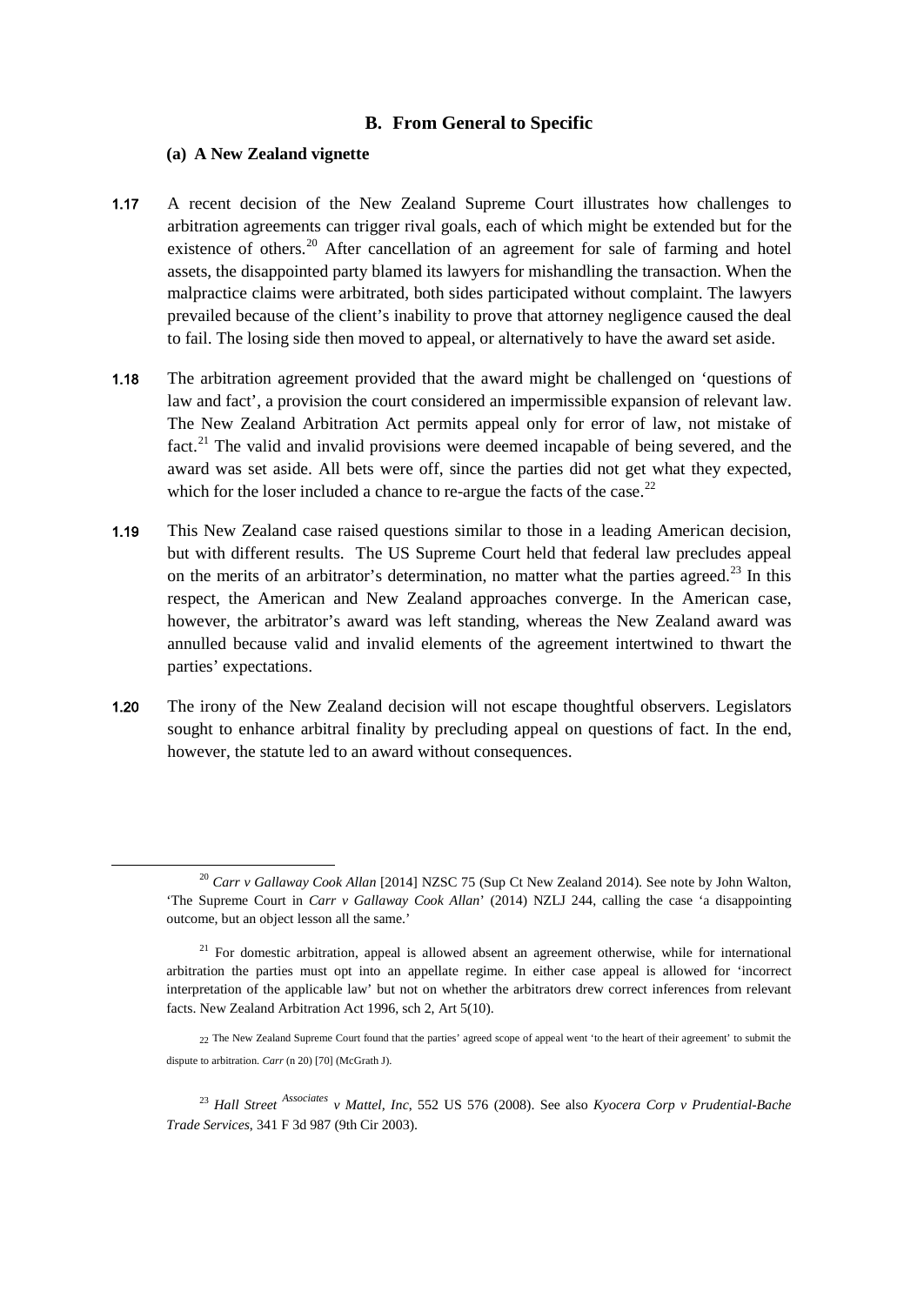#### **(b) The 'procedural fairness' model of arbitration**

- 1.21 The New Zealand decision serves as a springboard from which to consider several themes in modern arbitration law. Most major business centers have abandoned hostility to arbitration, and have restricted appeal on the legal and factual merits of a case. Any rights of appeal can usually be waived by the parties. On the assumption that an arbitral award should be the end rather than beginning of litigation, the emerging trend grants deference to arbitrators' decisions, $24$  while retaining mandatory judicial review only for defects related to jurisdiction, due process and public policy.<sup>[25](#page-8-1)</sup> This 'procedural fairness' model resonates with arbitration's treaty architecture, which gives awards an international currency subject to safeguards related to public policy and respect for the limits of arbitral authority.[26](#page-8-2)
- 1.22 In some countries, notably England, the path to the 'procedural fairness' paradigm has been well documented. At one time, English law permitted de facto appeal through a procedure requiring arbitrators to 'state the case' for court determination. On the assumption that the commercial community had little interest in judges second-guessing arbitrators' decisions, the law in 1979 moved to a model in which courts no longer controlled the legal exactness of an award.<sup>[27](#page-8-3)</sup> En route to the current statutory regime, amended again in 1996, the law flirted with a halfway house of merits appeal in maritime, insurance and commodities cases, where arbitration was deemed of special value in fertilising development of substantive legal principles. $^{28}$  $^{28}$  $^{28}$

<span id="page-8-1"></span><span id="page-8-0"></span>1

<span id="page-8-3"></span><span id="page-8-2"></span><sup>27</sup> William W Park, 'Judicial Supervision of Transnational Commercial Arbitration: The English Arbitration Act of 1979' (1980) 21 Harv Int'l LJ 87; William W Park, 'The Interaction of Courts and Arbitrators in England' (1998) 1 Int ALR 54. Julian D M Lew and others (eds), *Arbitration in England: with Chapters on Scotland and Ireland* (Kluwer Law International 2013).

<sup>&</sup>lt;sup>24</sup> Where appeal on points of law exists, it will usually derive from the parties' opting in (or failure to opt out) or through special regimes to protect consumers and employees against ill-informed choices.

<sup>&</sup>lt;sup>25</sup> Notable jurisdictions include Belgium, England, France, Hong Kong, Netherlands, Singapore, Sweden, Switzerland, and the US, as well as countries that have adopted some form of the 1985 UNCITRAL Model Law such as Australia, Bermuda, Canada and Germany. See William W Park, 'Jurisdiction to Determine Jurisdiction' in Albert Jan van den Berg (ed), *International Arbitration 2006: Back to Basics?* (ICCA Congress Series No 13, Kluwer Law International 2007) 55.

<sup>&</sup>lt;sup>26</sup> New York Convention, Art V; ICSID Convention, Arts 52 and 53.

<span id="page-8-4"></span><sup>&</sup>lt;sup>28</sup> Appeal on questions of English law exists only if not 'otherwise agreed', with such opt-out allowed by reference to institutional rules. Challenge to awards as of right exists only for defects related to 'substantive jurisdiction' and 'serious irregularity'. English Arbitration Act 1996, ss 67-69.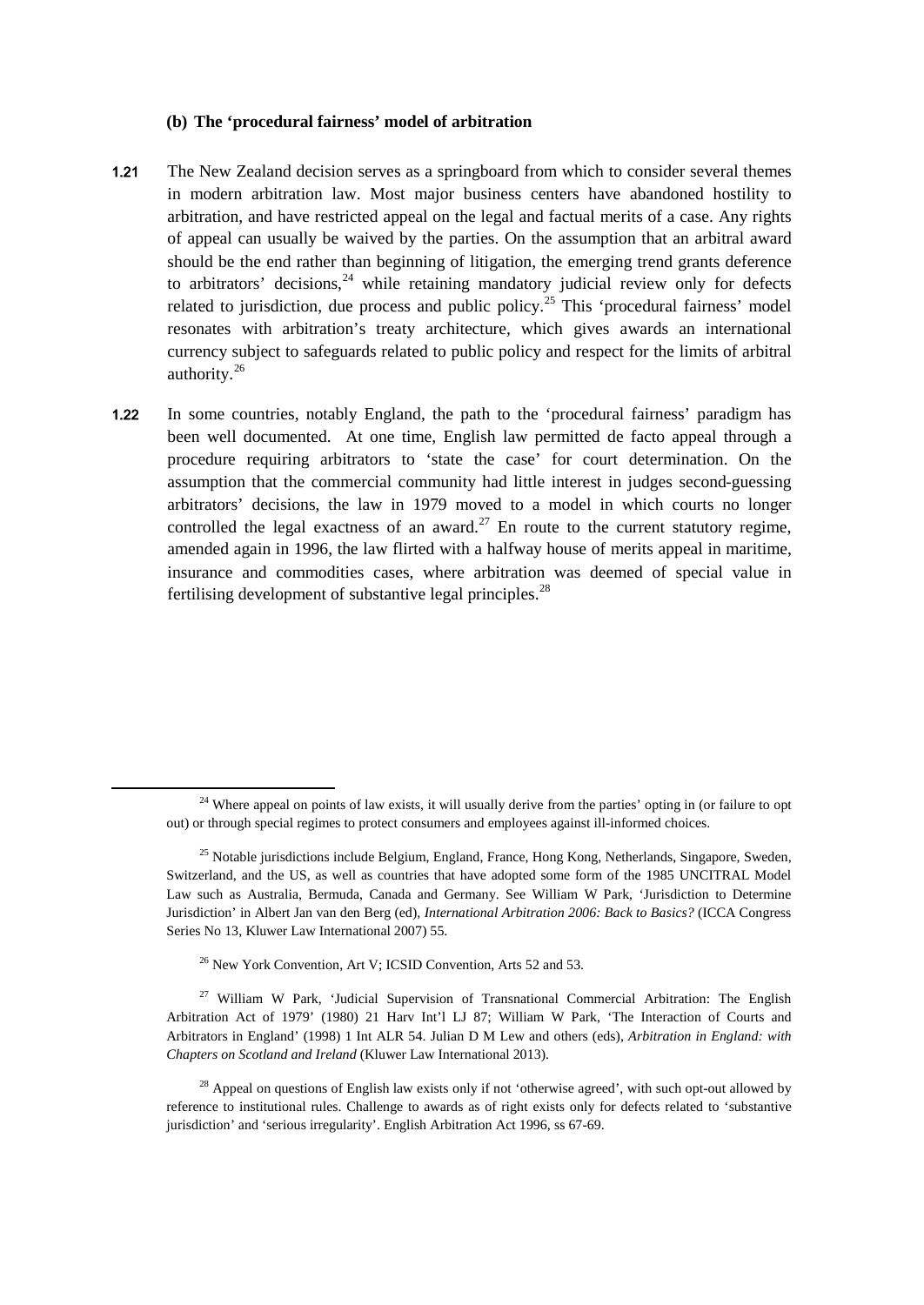- 1.23 Even with arbitration-friendly paradigms, some grounds for challenge remain difficult to define with intellectual rigor.<sup>[29](#page-9-0)</sup> In particular, no easy method exists to trace the line between excess of authority and an arbitrator's simple mistake, the latter normally being a risk assumed when parties agree to arbitrate.<sup>[30](#page-9-1)</sup>
- 1.24 When law diverges from country to country, the disparity often derives not from discord on policy goals, but by reason of the relative weight given to rival risks. French courts generally delay judicial review of an arbitrator's jurisdiction until an award has been made, to reduce prospects for sabotage by dilatory challenges.<sup>[31](#page-9-2)</sup> In comparison, American courts may assess the validity of an arbitration agreement at any moment, to avoid expensive proceedings that ultimately prove futile.<sup>[32](#page-9-3)</sup>

### **(c) Annulled awards: convergence and conflict**

1.25 The effect of award annulment remains an enduring source of divergence among legal systems in their assessment of optimum counterpoise among finality, efficiency and fairness in arbitration.<sup>[33](#page-9-4)</sup> If a Swiss court sets aside an award made in Geneva, should the award be enforceable in Paris or London? To what extent does annulment at the seat of proceedings eliminate or restrict the award's effect in other countries? These questions overlap with, but remain distinct from, the debate on proper grounds for the setting aside at the arbitral seat.

<span id="page-9-0"></span> $29$  The English judge Lord Denning once suggested (albeit in an administrative context) that going wrong in law meant exceeding authority, since a tribunal was not authorized to decide in error. See Lord Denning, *The Discipline of the Law* (OUP 1979) 74. This position was rejected by the House of Lords in 2005 in the *Lesotho Highlands* decision, see *Lesotho Highlands Development Authority v Impregilo SpA* [2006] 1 AC 221.

<span id="page-9-1"></span> $30$  In some instances, challenge may be heard on hybrid grounds such as 'manifest disregard of the law'. which falls shy of full appeal, albeit constituting something more than simple excess of authority. See *Stolt-Nielsen SA v AnimalFeeds Int'l Corp*, 559 US 662, 671 (2010). See also 'manifest excess of powers' in ICSID Convention Art 52(1)(b).

<sup>&</sup>lt;sup>31</sup> See French CPC, Arts 1448 and 1506.

<span id="page-9-3"></span><span id="page-9-2"></span><sup>32</sup> See *Three Valleys Municipal Water District v EF Hutton*, 925 F 2d 1136 (9th Cir 1991); *Sandvik AB v Advent International Corp*, 220 F 3d 99 (3rd Cir 2000).

<span id="page-9-4"></span><sup>&</sup>lt;sup>33</sup> For a discussion, see Alex Mills, 'The Principled English Ambivalence To Law and Dispute Resolution Beyond the State' in Julio César Betancourt (ed), *Defining Issues in International Arbitration: Celebrating 100 Years of the Chartered Institute of Arbitrators* (OUP 2016).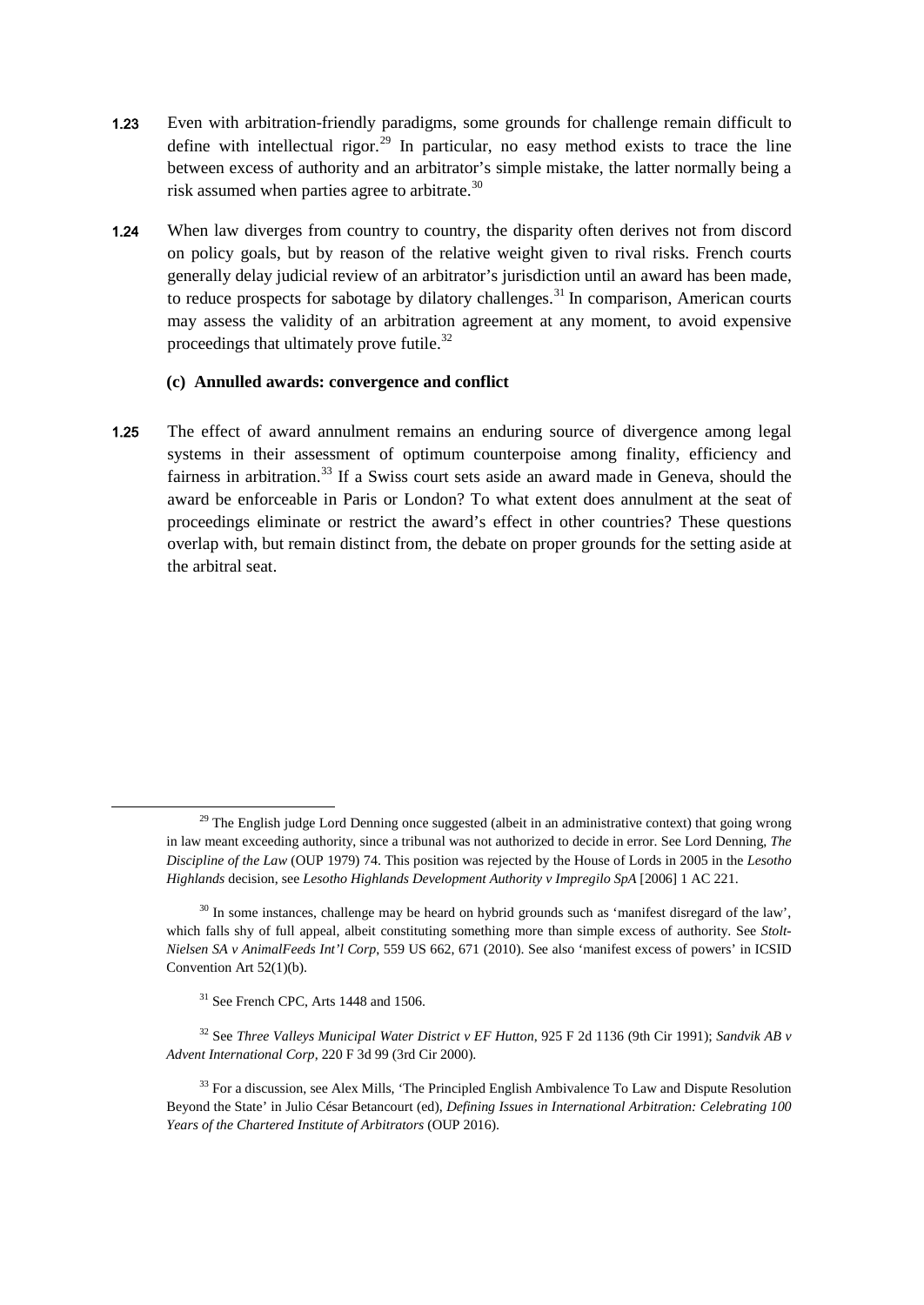- 1.26 French courts take a clear position, showing little difficulty giving effect to awards set aside where rendered. On receiving confirmation (*exequatur*), an award enters the French legal order with a *res iudicata* effect that trumps the effect of annulment by the curial courts at the seat of proceedings.<sup>34</sup>
- 1.27 Some scholars justify such recognition of annulled awards by reference to a free-floating international legal order.<sup>[35](#page-10-1)</sup> Others remain sceptical.<sup>[36](#page-10-2)</sup> Each side of the debate can invoke the rhetoric of regard for the parties' agreement. If litigants bargain to arbitrate, says one side, why defer to a judicial annulment? In reply, the other side can note that most arbitration clauses specify a geographical venue, thus implying expectation of judicial control at the arbitral seat. $37$
- 1.28 A middle position suggests that sound policy treats annulment decisions like other foreign country money judgments, respected unless reason exists to see the vacating judgment as lacking procedural integrity.<sup>[38](#page-10-4)</sup> Initially suggested in an American law review article,<sup>[39](#page-10-5)</sup> this intermediate view has gained traction in recent case law and scholarship.<sup>[40](#page-10-6)</sup>

<span id="page-10-0"></span>1

<span id="page-10-2"></span><sup>36</sup> Albert Jan van den Berg, 'Enforcement of Arbitral Awards Annulled in Russia' (2010) 27(2) J Int'l Arb 189; and Albert Jan van den Berg, 'Should Setting Aside of the Arbitral Award be Abolished?' (2014) ICSID Rev 1.

<span id="page-10-3"></span><sup>37</sup> Analogous issues arise for awards confirmed at the arbitral seat but challenged abroad. See *Commissions Imp Exp SA v Republic of Congo*, 2014 WL 3377337 (DC Cir 2014). A Paris award confirmed in England was subsequently presented for enforcement under the District of Columbia Money Judgments Recognition Act. Reversing the lower court, the Court of Appeals held that the FAA does not preempt the longer limitations period in the Judgments Act. See also *Island Territory of Curacao v Solitron Devices, Inc,* 489 F 2d 1313 (2d Cir 1973). cf *Dallah Real Estate & Tourism Holding Co v Pakistan* [2010] UKSC 46.

<span id="page-10-4"></span><sup>38</sup> For an illustration of questionable annulment see *Telecordia Tech v Telkom SA,* 458 F 3d 172 (3d Cir 2006). An ICC award made in South Africa was vacated by a judge who instead of letting the ICC name a new arbitrator, constituted a replacement tribunal composed of three retired South African judges nominated by the losing South African side.

<sup>39</sup> William W Park, 'Duty and Discretion in International Arbitration' (1999) 93 AJIL 805.

<span id="page-10-6"></span><span id="page-10-5"></span><sup>40</sup> See discussion below of the *Yukos* and *Pemex* decisions. *See ALI, Restatement (Third) US Law of International Commercial Arbitration, Tentative Draft No 2 (2012) ss 4-16, comment c: '*Though courts in the US ordinarily decline to recognize and enforce awards that have been set aside by a court having proper jurisdiction, the Restatement acknowledges that under the New York Convention and the Panama Convention, a court may in certain exceptional situations confirm, recognize, or enforce an award that has been set aside*'.*

<sup>34</sup> *Société Hilmarton Ltd v Société OTV*, Cass 1e civ, 23 March 1994, 1994 Rev arb 327, note Charles Jarrosson; *PT Putrabali Adyamulia Rena Holding Ltd*, Cass 1e civ, 29 June 2007, 2007 Rev arb 507, note E Gaillard. See commentary by Philippe Pinsolle, 'The Status of Vacated Awards in France' (2008) 24 Arb Int'l 277; Richard Hulbert, 'When the Theory Doesn't Fit the Facts A Further Comment on Putrabali' (2009) 25 Arb Int'l 157.

<span id="page-10-1"></span><sup>35</sup> Emmanuel Gaillard, *Aspects philosophiques du droit de l'arbitrage international* (Martinus Nijhoff Publishers 2008), adapted as *Legal Theory of International Arbitration* (Martinus Nijhoff Publishers 2010). cf Jan Paulsson, 'Enforcing Arbitral Awards Notwithstanding Local Standard Annulment' (1998) 9 (No 1) ICC Int'l Ct Arb Bull 14.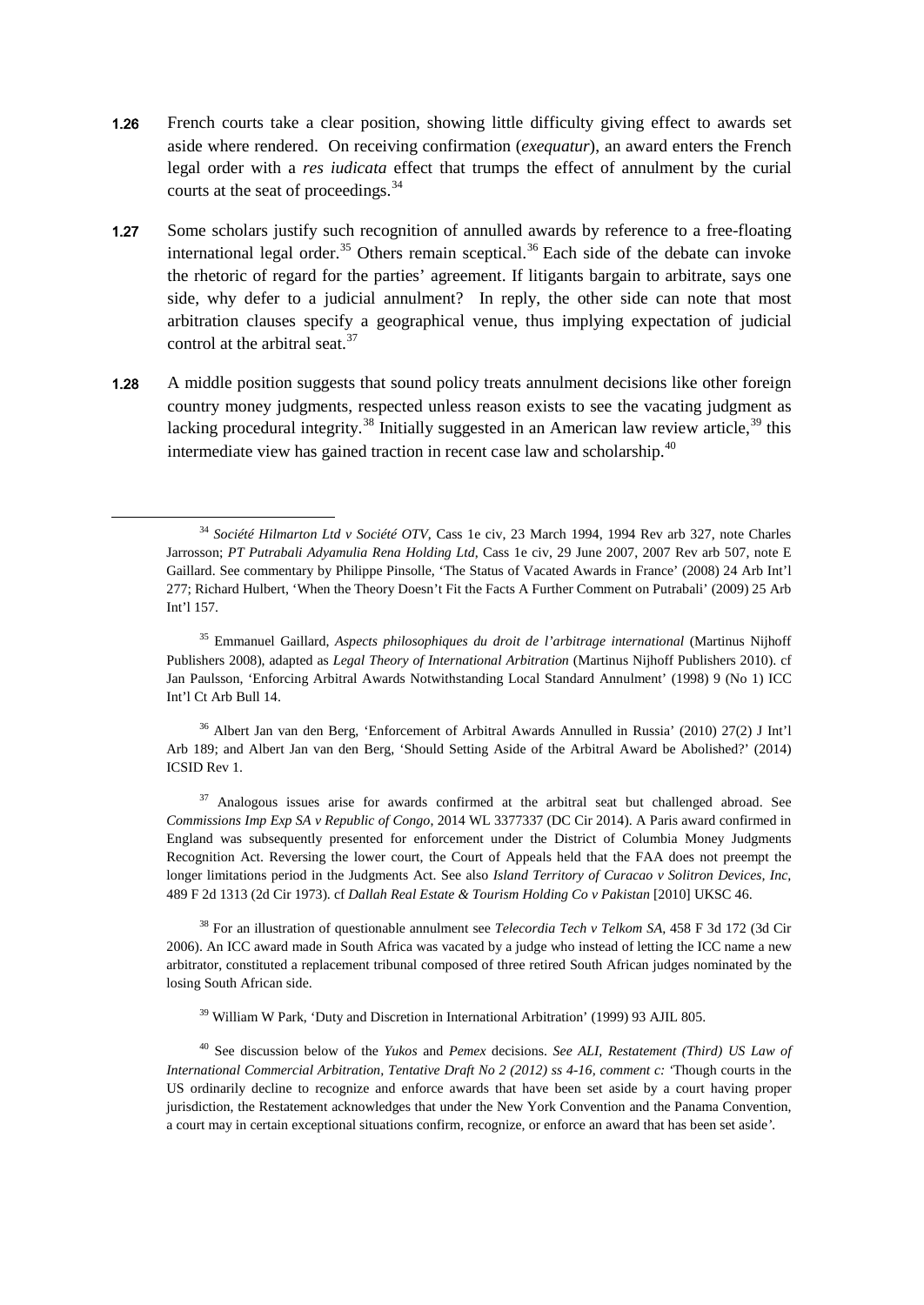- 1.29 Dutch and British courts have adopted this more nuanced view in recent cases arising from the much-publicised *Yukos* saga.<sup>[41](#page-11-0)</sup> An Amsterdam court confirmed awards made in Moscow that had been vacated by Russian courts, reasoning that foreign annulments should be respected only if they meet minimal criteria for procedural due process.<sup>[42](#page-11-1)</sup> Likewise, the English High Court ruled that annulment at the seat of arbitration does not automatically foreclose enforceability abroad under what the Court called an *ex nihilo nil fit* principle. It would be quite unsatisfactory to give effect to judgments that offended basic 'honesty, natural justice and domestic concepts of public policy'.<sup>[43](#page-11-2)</sup>
- 1.30 American case law has evolved in a similar direction, respecting annulment except upon a showing of irregularity by the vacating court. In 2007, a federal court refused enforcement of an award made in Colombia that had been vacated because local law did not permit arbitration under the ICC Arbitration Rules.<sup>[44](#page-11-3)</sup> Six years later, however, a federal court confirmed a Mexican award notwithstanding annulment in Mexico, reasoning that *ex post* application of Mexican procedural law violated basic notions of due process.<sup>[45](#page-11-4)</sup>

#### **C. Two Case Studies**

1.31 The legitimacy of arbitration raises a range of questions touching everything from Sunday hearings<sup>[46](#page-11-5)</sup> to waiver of arbitrator bias,<sup>[47](#page-11-6)</sup> stopping along the way at two matters that

<span id="page-11-0"></span>1

<span id="page-11-1"></span><sup>42</sup> *Yukos Capital SARL v OAO Rosneft*, Court of Appeal of Amsterdam (Enterprise Division), 28 April 2009, LJN BI2451 s 3.10, refusing to recognise the Russian annulment. See Lisa Bench Nieuwveld, 'Yukos v Rosneft: The Dutch Courts find that Exceptional 27 Circumstances Exist' (*Kluwer Arbitration Blog,* 11 February 2010) <www.kluwerarbitrationblog.com>.

<span id="page-11-2"></span><sup>43</sup> *Yukos Capital SARL v OJSC Rosneft Oil Co* [2014] EWHC 2188 (Comm) (Simon J). An earlier English decision, *Yukos Capital SARL v OJSC Rosneft Oil Co* [2012] EWCA Civ 855 (Rix, Longmore and Davis LJJ) held that Rosneft (the Russian controlled entity) was not estopped from objecting to award enforcement in England since public policy issues (the fairness of the Russian annulments) might be decided differently from country to country.

<span id="page-11-6"></span><span id="page-11-3"></span><sup>44</sup> *Termorio SA ESP v Electranta SP*, 487 F 3d 928 (DC Cir 2007), which sounded the death knell of an earlier decision (*Chromalloy v Arab Republic of Egypt*, 939 F Supp 907, DDC 1996) enforcing an award made in Cairo but set aside by an Egyptian court.

<span id="page-11-4"></span><sup>45</sup> *Corporacion Mexicana de Mantenimiento Integral, S de RL de CV v Pemex-Exploracion y Produccion*, 962 F Supp 2d 642 (SDNY 2013), arising from an award made in Mexico in favour of a Mexican subsidiary of a US construction company against a state-owned Mexican petroleum entity.

<span id="page-11-5"></span><sup>46</sup> In *Bauer v Bauer* (No 507082/2013, NY Sup Ct 2014), an inheritance dispute was decided by a *Beth Din* after sitting on Sunday. At the request of the losing side, a Brooklyn judge annulled the award on the basis that arbitrators perform a judicial function and thus must respect s 5 of the New York Judiciary Law, which says that courts may not be open on Sunday. For a similar case decided earlier, but coming to a different result, see *Karapschinsky v Rothbaum*, 163 SW 290 (Mo Ct App 1914).

<sup>&</sup>lt;sup>41</sup> The Russian energy giant Yukos, once controlled by oligarch Mikhail Khodorkovsky, was declared bankrupt after a tax investigation resulting in its owner being eliminated as a political opponent of Vladimir Putin. In bankruptcy proceedings, Rosneft, an entity controlled by the Russian state, acquired the majority of Yukos' assets, giving rise to multiple arbitrations. The saga drew public attention in July 2014 when awards were issued in three Energy Charter Treaty arbitrations brought against the Russian Federation for which the PCA served as Registry. See Stanley Reed, 'Yukos Shareholders Awarded About \$50 Billion in Court Ruling' *NY Times, Int'l Business* (28 July 2014).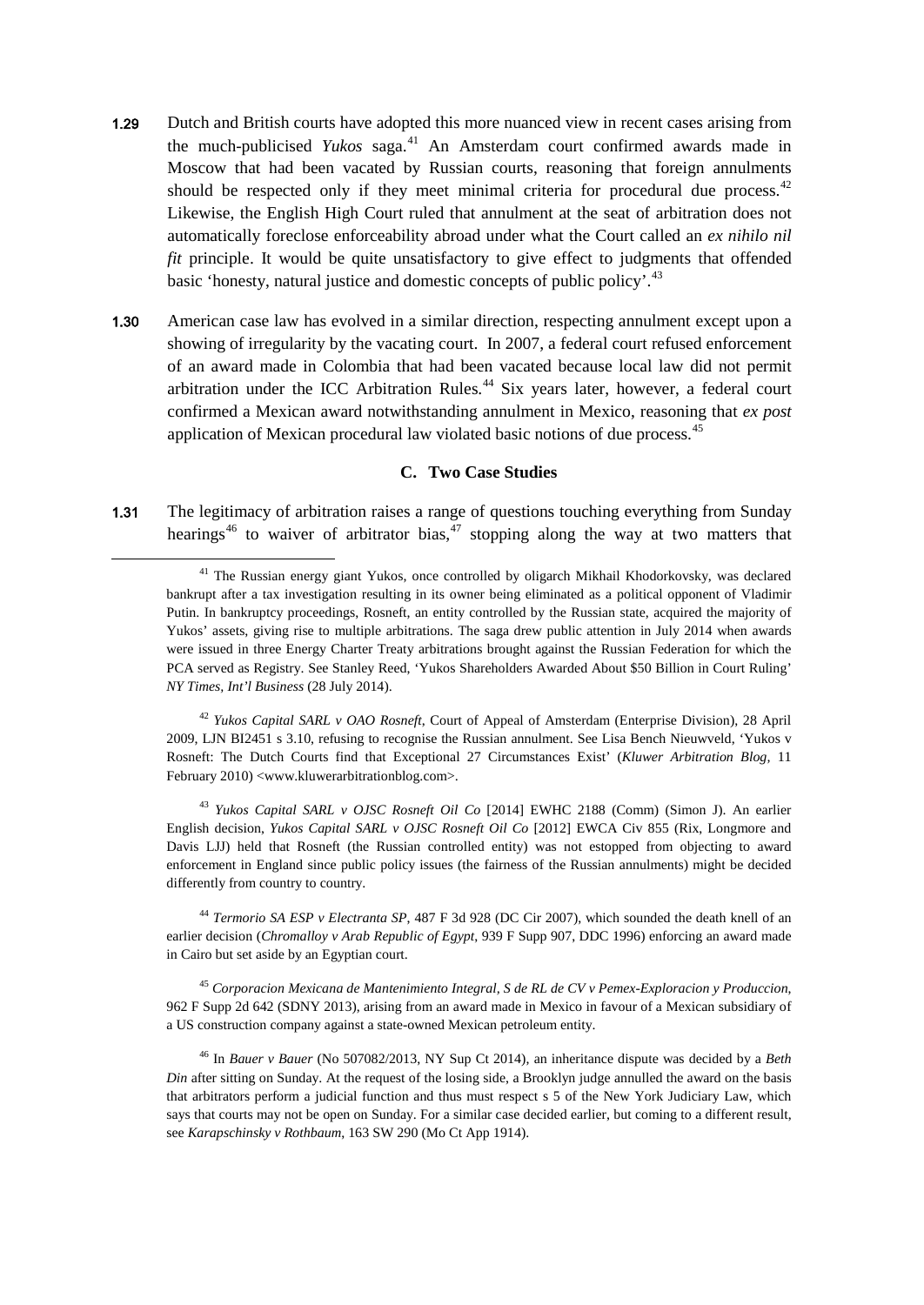persistently vex courts and commentators: (i) allocating tasks between judges and arbitrators and (ii) determining what law applies to an arbitration clause. These questions were addressed recently in the well-publicized American and British cases discussed below.

#### **(a) Who decides what?**

- 1.32 In *BG Group PLC v Argentina*, the US Supreme Court reviewed an award arising from gas distribution in Buenos Aires.<sup>[48](#page-12-0)</sup> Argentine emergency measures had 'pesified' tariffs by converting dollar-denominated rates into pesos at a third the original value. An UNCITRAL arbitral tribunal sitting in Washington awarded a British investor US\$185 million for violation of the 'fair and equitable treatment' standard in the UK-Argentine investment treaty, which allowed arbitration by an investor, but only eighteen months after submitting the dispute to host country courts. Notwithstanding failure to respect the eighteen-month rule, the arbitral tribunal took jurisdiction, reasoning that the emergency decrees restricted access to the judiciary so as to preclude a literal reading of that provision.
- 1.33 The award was challenged for excess of authority under the FAA.<sup>[49](#page-12-1)</sup> A majority opinion by the US Supreme Court applied what it described as ordinary contract principles to require deference to the arbitrators' determination of the conditions at issue in the case. The eighteen-month rule was characterized as a purely procedural matter in the nature of a claims-processing rule governing when the arbitration may begin, not whether it may occur at all.
- 1.34 A dissent by Chief Justice Roberts reasoned that jurisdictional challenges bear an added layer of complexity for investment treaties and free trade agreements. Each state extends a standing offer to arbitrate which the investor must accept on terms stipulated by the host country. Until acceptance of the offer, no agreement to arbitrate exists, since the investor was not party to the treaty.<sup>[50](#page-12-2)</sup> It thus falls to courts to decide whether the offer was

<sup>47</sup> *Schwartzman v Harlap*, 377 Fed Appx 108 (2d Cir NY 2010).

<span id="page-12-0"></span><sup>48</sup> 134 S Ct 1198 (2014). See Larry Shore and Amal Bouchenaki, 'Note' (2012) Cahiers Arb 675; Brief for Professors and Practitioners as *Amici Curiae* Supporting Petitioner, *BG Group PLC v Argentina* (No 12- 138).

<span id="page-12-1"></span><sup>&</sup>lt;sup>49</sup> A different result might be obtained in arbitration conducted under the ICSID Rules, which enhance award finality by precluding challenge under the law of the arbitral seat, instead providing for consideration of by an *ad hoc* committee convened by ICSID. See ICSID Convention, Arts 52 and 54, the latter providing for award recognition in the same way as a judgment of the state where relied upon.

<span id="page-12-2"></span><sup>&</sup>lt;sup>50</sup> For investment treaty arbitration, it might be possible that the contracting nations agree that alleged jurisdictional flaws be evaluated by some third body, whether a tribunal seized of the claim or an institution supervising the proceedings as happens in *ad hoc* review pursuant to Art 52 of the ICSID Convention. Whether such designation happens will depend on the facts of each case.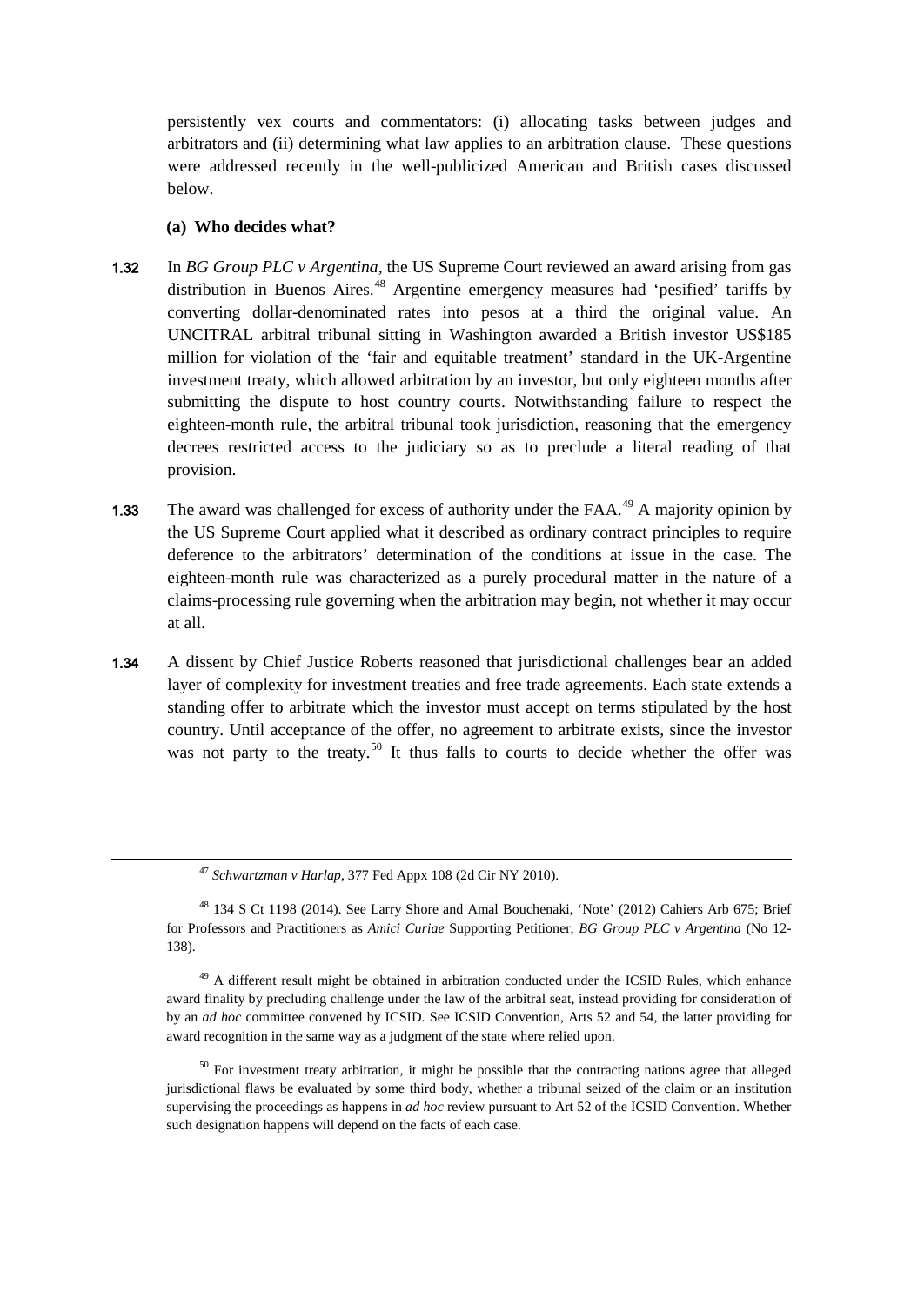accepted, which in the instant case required consideration of whether a litigation attempt would have been futile. $51$ 

- 1.35 Arguments can certainly be made for an arbitrator's right to determine questions properly characterized as matters of ripeness, *recevabilité* or admissibility, which may be cured during the arbitration. Much depends on the relevant arbitration provision. One treaty might say that arbitration claims may be filed 'only a year after a local court action has been commenced,' while another might say arbitration can begin 'provided that if a court action has been filed the courts shall be given a year to resolve the matter.'
- 1.36 Whether pursuant to contract or treaty, some procedural steps remain essential to contract formation, and as such constitute preconditions to arbitral authority, while others do not.<sup>[52](#page-13-1)</sup> Likewise, arbitrators possess discretion on some procedural matters, but not others.<sup>[53](#page-13-2)</sup> Sound analysis requires attention to the facts of each case, along with the language and structure of the contract or treaty allegedly creating arbitral authority. Dispute resolution will be ill-served if judges and lawyers simply incant catchphrases about procedural conditions.

#### **(b) What law applies?**

<span id="page-13-1"></span><span id="page-13-0"></span>**.** 

- 1.37 On occasion, the law governing an agreement to arbitrate may differ from the legal principles applicable to other aspects of the parties' commercial relationship. *SulAmérica v Enesa Engenheria* involved claims under two insurance policies relating to construction of a hydro-electric plant in Brazil. English courts were asked to restrain litigation in Brazil.<sup>[54](#page-13-3)</sup>
- 1.38 At first blush, applicability of English law seems odd. The contracts were concluded among Brazilian companies, with express choice of Brazilian law and exclusive jurisdiction given to Brazilian courts. Recourse to the law of England becomes more plausible, however, given the parties' agreement to arbitrate in London. The insurers commenced arbitration in order to contest liability, whereas the insured began a court

<span id="page-13-3"></span><sup>54</sup> *SulAmérica Cia Nacional De Seguros SA v Enesa Engenheria SA* [2012] EWCA Civ 638.

 $51$  In this connection, the concurring opinion of Sotomayor J urged that close attention be paid to expressions of intent as articulated by the treaty partners: 'if the local litigation requirement at issue here were labeled a condition on the treaty parties' consent to arbitrate, that would […] change the analysis as to whether the parties intended the requirement to be interpreted by a court or an arbitrator'. *BG Group* (n 48) 1214.

 $52$  If a house painting contract is offered on condition that the contractor post a bond, the painter cannot say that the contract's arbitration clause became effective although the bond was rejected. By contrast, if the contract provided for painting the second floor after payment for the first floor, a dispute about whether the first floor had been painted would fall to the arbitrator. See argument by counsel for Argentina, Oral Argument Transcript 2 December 2013, 51-52.

<span id="page-13-2"></span><sup>&</sup>lt;sup>53</sup> If an adequate advance on cost must be deposited before proceedings begin, arbitrators would normally be the ones to decide what amount will be sufficient. By contrast, if the contract or treaty requires arbitration in Washington pursuant to the UNCITRAL, it would be a brave judge indeed who would defer to an arbitrator's decision to hear proceedings in Paris under the ICC Arbitration Rules, absent some special circumstance or further agreement by the parties.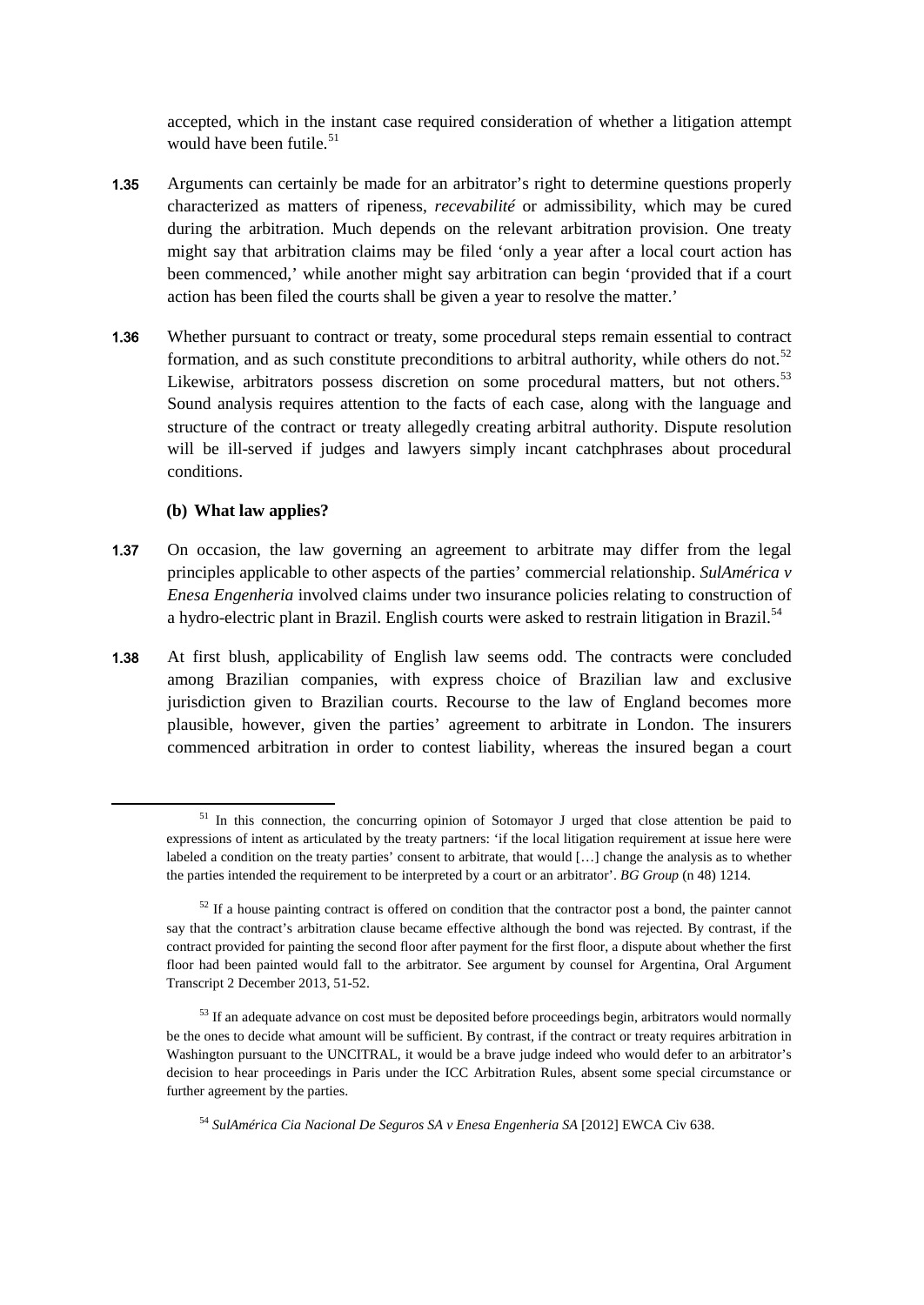action in Brazil. In considering whether to enjoin the Brazilian litigation, the English court had to decide what law governed the parties' agreement to arbitrate.<sup>[55](#page-14-0)</sup>

- 1.39 The court reasoned that an arbitration clause might be subject to a law different from that of the substantive contract. The parties had not expressly chosen a law to govern the arbitration clause itself. Rejecting an implied choice of Brazilian law, the court found the law of England, as the seat of the arbitration, to have the most real connection with the question presented, and upheld the anti-suit injunction restraining the litigation.
- 1.40 Not all choice-of-law questions will be answered in favour of the arbitral seat. In one American case, a boat owner brought an action against a salvage company seeking indemnity or contribution for damages to a coral reef.<sup>[56](#page-14-1)</sup> The court denied the salvage company's motion to compel arbitration, finding that US federal law, not English law as provided in the contract, applied to determine whether parties had agreed to arbitrate.

#### **D. Shifting Images of Arbitration**

- 1.41 One challenge in explaining arbitration law lies in the dramatically divergent images evoked by arbitration. All may be correct, yet inadequate—in a way reminiscent of the Hindu parable of blind men who experience an elephant differently depending on the parts being touched: a wall (the side), a snake (the trunk), a tree (the knee) a fan (the ear) or a rope (the tail). $57$
- 1.42 Arbitrators determine billion dollar international investment claims. In some countries, they also hear claims related to student loans, credit card debt, consumer sales and employment discrimination. Arbitrators address disputes arising from construction projects, baseball salaries, biotech licenses, uncompensated expropriation, automobile franchises, liability insurance and Internet domain names.
- 1.43 Not surprisingly, the values that commend arbitration in transactions concluded by sophisticated business managers may seem ill placed when an arbitral clause sends poorlyinformed consumers to seek an uncertain remedy in an inaccessible venue. In consequence, scholarly and judicial debate on arbitration often resemble the proverbial ships passing in the night, with different camps clinging to contrasting notions of what remains at stake.

<span id="page-14-0"></span><sup>&</sup>lt;sup>55</sup> The notion of one proper law to govern an agreement's material validity, scope and interpretation has deep roots in English legal thinking. With respect to arbitration agreements, the relevant principles have often been summarised through reference to r 57 of the Dicey, Morris and Collins treatise on Conflicts of Law. For an exploration of the limits of this approach, see William W Park, 'Rules and Standards in Private International Law, Review Essay of Dicey, Morris and Collins on The Conflict of Laws (Sir Lawrence Collins, 14th edn)' (2007) 73 Arbitration 441.

<span id="page-14-1"></span><sup>56</sup> *Cape Flattery Ltd v Titan Maritime*, 647 F 3d 914 (9th Cir 2011). The contract provided that 'Any dispute arising under this Agreement shall be settled by arbitration in London, England, in accordance with the English Arbitration Act 1996 and any amendments thereto, English law'. The clause was interpreted to cover only disputes relating to interpretation and performance of the agreement itself.

<span id="page-14-2"></span><sup>&</sup>lt;sup>57</sup> The poem by John Godfrey Saxe, 'The Blind Men and the Elephant', ends with the line, 'Though each was partly in the right, And all were in the wrong!'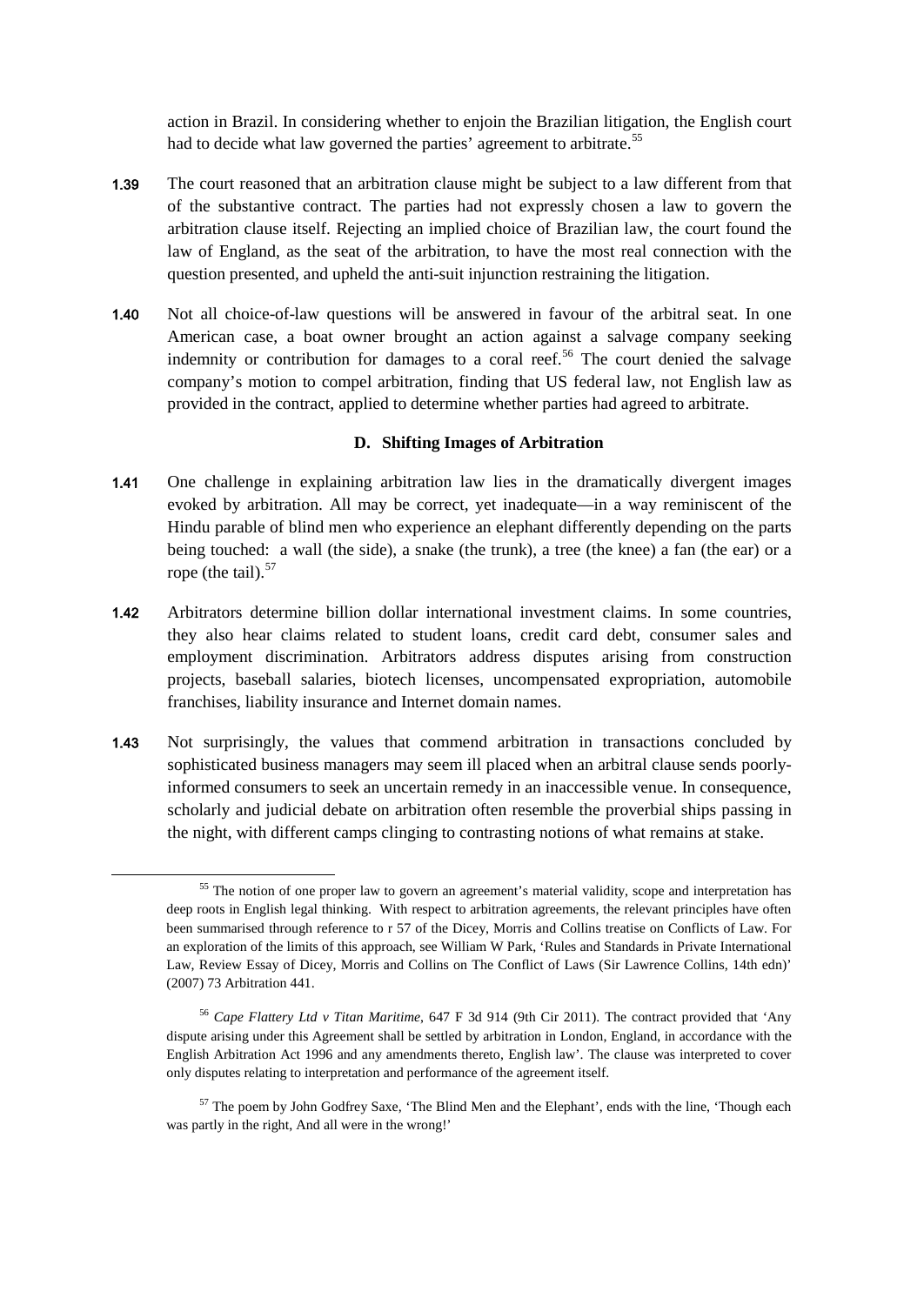1.44 In a sense, arbitration has become a victim of its own success, with new frontiers creating new criticism.[58](#page-15-0) Disputes decided by arbitration run far beyond traditional stomping grounds of shipping, insurance, and merchant-to-merchant sales. Arbitrators address patent validity, Olympic events<sup>[59](#page-15-1)</sup> and income tax allocations.<sup>[60](#page-15-2)</sup> In the US, with its distinctive legislative tradition,<sup>[61](#page-15-3)</sup> arbitration can involve class actions,<sup>[62](#page-15-4)</sup> sports doping,<sup>[63](#page-15-5)</sup> beauty pageants,<sup>[64](#page-15-6)</sup> and trade unions grievances, the last being an outgrowth of labour's distrust of judges.<sup>[65](#page-15-7)</sup>

<span id="page-15-0"></span>1

<span id="page-15-1"></span><sup>59</sup> Antonio Rigozzi, *L'arbitrage international en matière de sport* (Helbing & Lichtenhahn 2005); Gabrielle Kaufmann-Kohler, *Arbitration at the Olympics* (Kluwer Law International 2001).

<span id="page-15-2"></span><sup>60</sup> William W Park and David R Tillinghast, *Income Tax Treaty Arbitration* (Sdu Fiscale & Financiele Uitgevers 2004); William W Park, 'Arbitrability and Tax' in Loukas Mistelis and Stavros Brekoulakis (eds), *Arbitrability* 179 (Kluwer Law International 2008); Marcus Desax and Marc Veit, 'Arbitration of Tax Treaty Disputes: The OECD Proposal' (2007) 23 Arb Int'l 405.

<span id="page-15-3"></span><sup>61</sup> See Christopher Drahozal, 'In Defense of Southland: Reexamining the Legislative History of the Federal Arbitration Act' (2002) 78 Notre Dame L Rev 101.

<span id="page-15-4"></span><sup>62</sup> See, eg, *American Express Co v Italian Colors Rest,* 133 S Ct 2304, 2309 (2013); Laurence Tribe and Joshua Matz, *The Roberts Court and the Constitution* (2014) 291-99; William W Park, 'La jurisprudence américaine en matière de "class arbitration": entre débat politique et technique juridique' (2012) Rev arb 507.

<span id="page-15-5"></span> $63$  On 5 August 2013 Major League baseball announced the 211 game suspension of New York Yankees player Alex Rodriguez for use of steroids. The Uniform Player's Contract signed by major league players contains a grievance procedure which includes an agreement to arbitrate.

<span id="page-15-6"></span><sup>64</sup> *Miss Universe LP v Monnin*, 952 F Supp 2d 591 (SDNY 2013). A disappointed Miss Pennsylvania, failing to reach the finals and losing to Miss Rhode Island, charged the pageant was rigged.

<span id="page-15-7"></span><sup>65</sup> Concern about judicial hostility to trade unions led to arbitration of collective bargaining agreements in the US, albeit on a statutory foundation separate from that of the FAA. See Taft-Hartley Labor-Management Relations Act, s 301, 29 USC s 185 (2003).

<sup>58</sup> See William W Park, 'Arbitration's Discontents' in *Mélanges en l'honneur du Professeur Bernard Audit* (LGDJ 2014). One recent book carries a dedication page, 'For the Millions of Americans Unjustly Bound by an Arbitration Agreement'. See Imre Szalai, *Outsourcing Justice: The Rise of Modern Arbitration Laws in America* (CAP 2013), which started with a story about arbitration over rape in Baghdad. Compare a less sensationalised treatment of the subject in Ian R Macneil, *American Arbitration Law* (OUP 1992).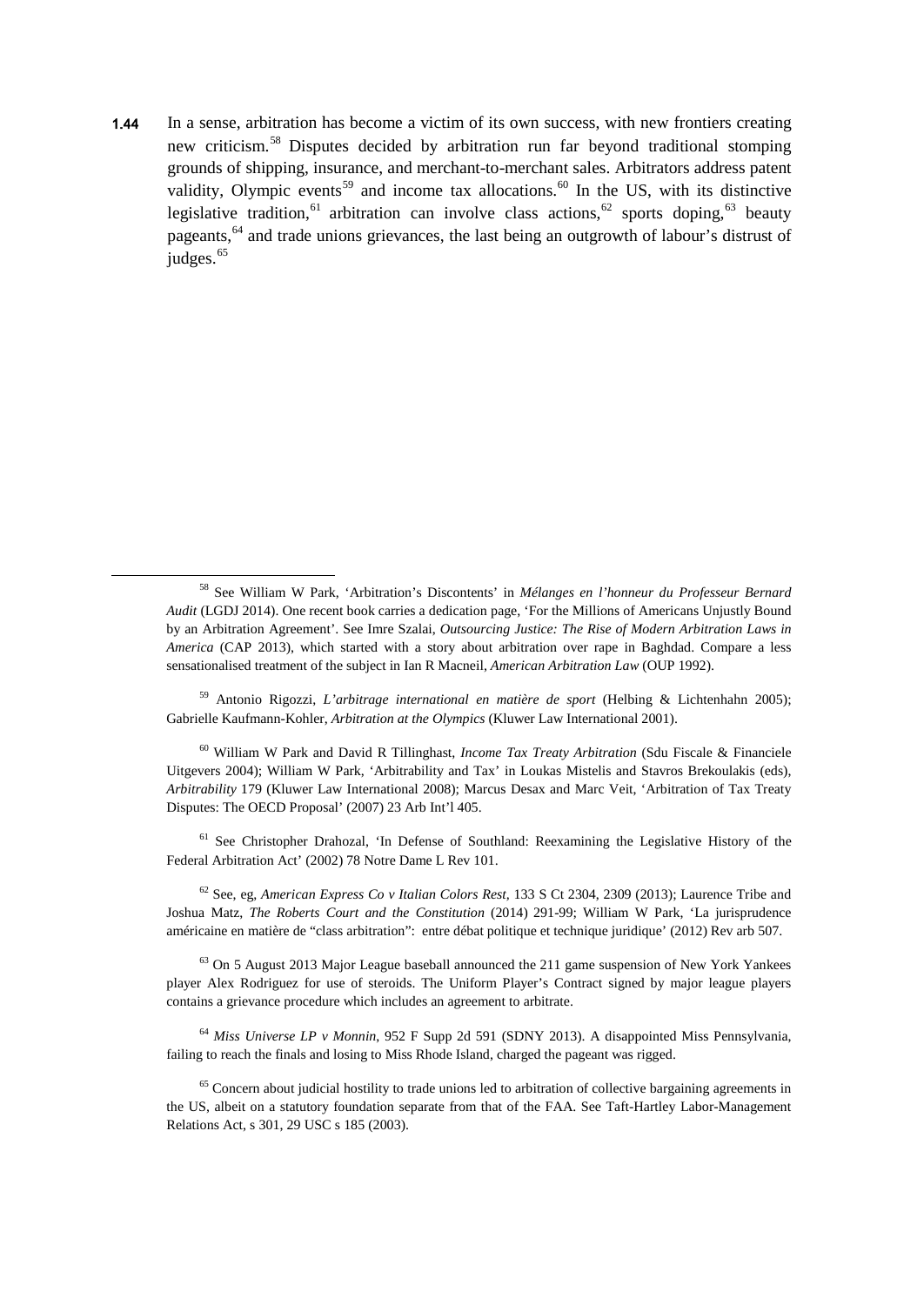- 1.45 Notwithstanding its diversity and chameleon-like character, in all its forms the core of arbitration involves renunciation of otherwise competent courts in favour of a binding private adjudication. Such renunciation may be explained by a multitude of narratives.<sup>[66](#page-16-0)</sup> In international disputes, arbitration enhances more level playing fields. In construction and insurance, the goal might be expertise. In the US, arbitration removes disputes from the perceived vagaries of civil juries.
- 1.46 Inevitably, conclusions about why people arbitrate bear on how the law develops. In a case involving consumer cellphone contracts, the US Supreme Court struck down, as inconsistent with the purposes of arbitration, a California rule that had invalidated waivers of class arbitration. The rule was deemed to run afoul of the goals of arbitration, a conflict summarised as follows: 'class arbitration sacrifices the principal advantage of arbitration —its informality—and makes the process slower, more costly, and more likely to generate procedural morass than final judgment'.<sup>[67](#page-16-1)</sup>
- 1.47 Careful thinkers may scratch their heads at the assertion that informality constitutes arbitration's 'principal advantage' in an era when arbitration routinely serves to decide complex international investment cases which often unfold like judicial proceedings. A more sensible summary might be taken from language in an earlier Supreme Court case, which spoke of arbitration as a process to avoid 'unseemly and mutually destructive jockeying by the parties to secure tactical litigation advantages.'[68](#page-16-2)

#### **E. Conclusion**

1.48 One Nobel Prize winner suggested that understanding a subject means reducing it to a 'freshman level' of simplicity.[69](#page-16-3) Such plain speaking will have obvious limits, of course. The best-chosen words connect themselves sequentially through human grammar, while the reality of legal doctrine implicates a multitude of caveats and exceptions that remain obstinately simultaneous in nature.

<span id="page-16-0"></span><sup>&</sup>lt;sup>66</sup> Even within a single field, such as investor-state arbitration, conflicting models present themselves. See Anthea Roberts, 'Clash of Paradigms: Actors and Analogies Shaping the Investment Treaty System' (2013) 107 AJIL 45; Joost Pauwelyn, 'At the Edge of Chaos: Foreign Investment Law as a Complex Adaptive System' (2014) 29 ICSID Rev 372; Charles N Brower, 'Investomercial Arbitration' (2014) 80 Arbitration 179. cf Gus van Harten, 'Investment Arbitrators' Evident Lack of Restraint' (2014) 5 JIDS 1.

<sup>67</sup> *AT & T Mobility v Concepcion*, 131 S Ct (2011), 1751-53 (Scalia J).

<span id="page-16-2"></span><span id="page-16-1"></span><sup>68</sup> *Scherk v Alberto-Culver*, 417 US 506 (1974), echoed in a later case deciding that the New York Convention trumped the US Bankruptcy Code's automatic stay of arbitration. See *Sonatrach v Distrigas Corp*, 80 BR 606 (D Mass 1987), where Judge Young concluded, 'It is important and necessary for the United States to hold its domiciliaries to their bargains and not allow them to escape their commercial obligations by ducking into statutory safe harbors'.

<span id="page-16-3"></span> $69$  Attributed to Richard Feynman, winner of the 1965 Nobel Prize for Physics, who in his day combined academic recognition with an eccentric persona that created a wide public following.